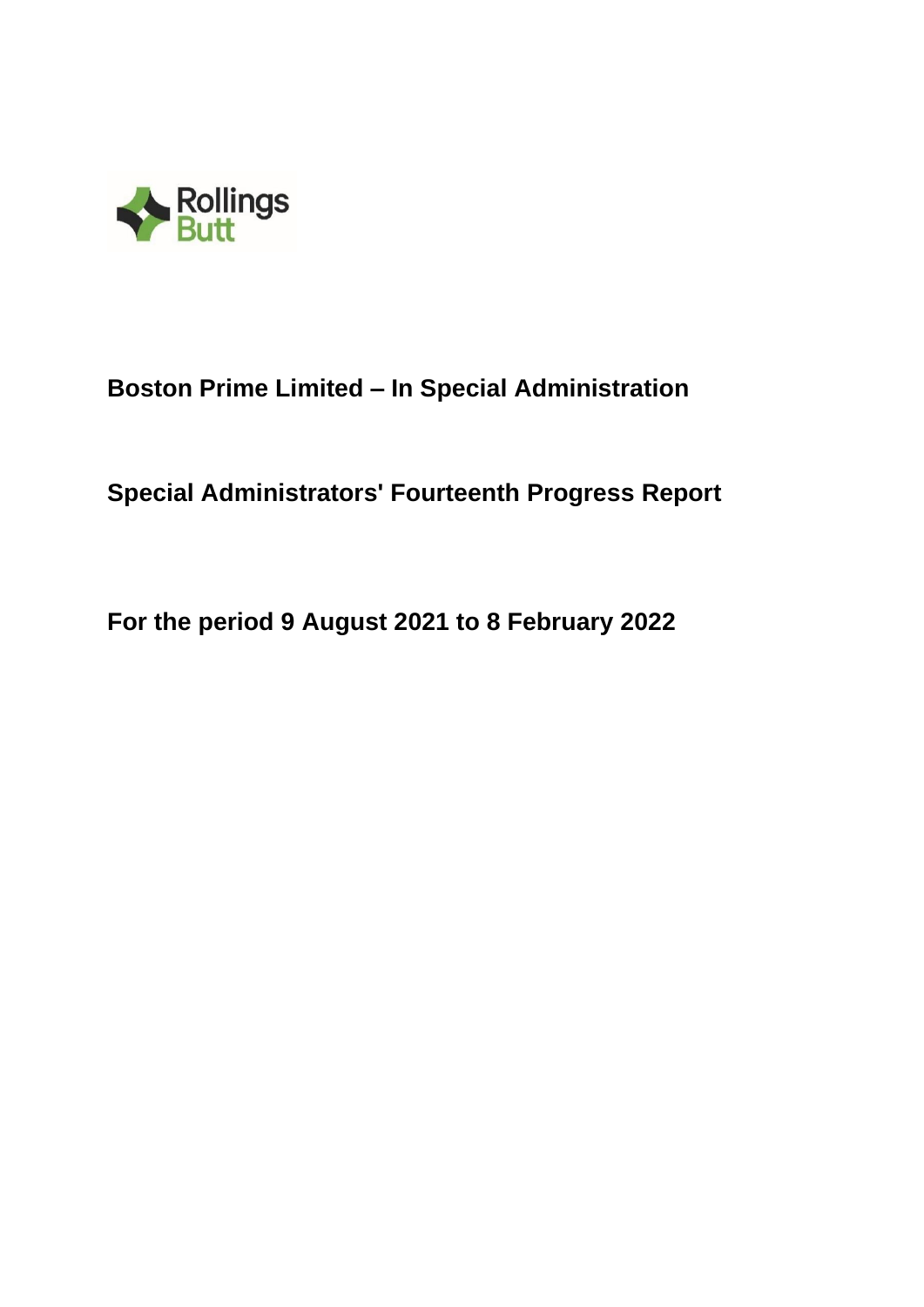

# **CONTENTS**

- 1 Purpose of this report
- 2 Statutory information
- 3 Progress of the Special Administration
- 4 Assets still to be realised
- 5 Special Administrators' costs
- 6 Expenses incurred in the period 9 August 2021 to 8 February 2022
- 7 Estimated outcome for creditors
- 8 Ending the Special Administration
- 9 Creditors' rights
- 10 Next report

# **APPENDICES**

- A i) Receipts and payments account from 9 August 2021 to 8 February 2022, and;
	- ii) Cumulative receipts and payments account from 9 February 2015 to 8 February 2022, both in GBP and native currency
- B i) Time analysis for the period from 9 August 2021 to 8 February 2022, and;

ii) Time analysis for the period 9 February 2015 to 8 February 2022.

- C Additional information in relation to Special Administrators' fees pursuant to Statement of Insolvency Practice 9
- D Narrative guide to activities undertaken by the Special Administrators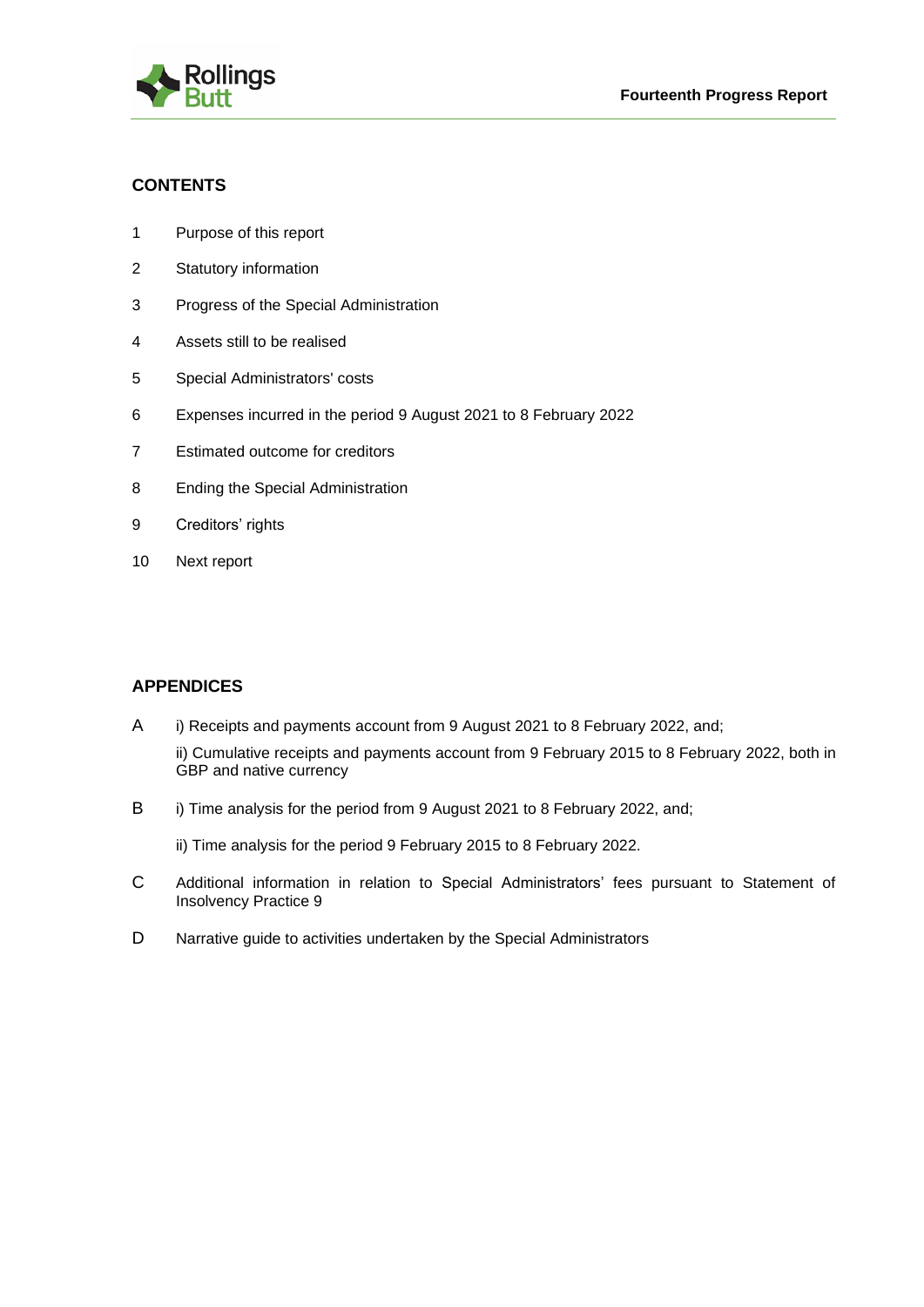

#### **1 Purpose of this report**

- 1.1 The purpose of this report is to provide clients and creditors with information in relation to the progress of the Special Administration of Boston Prime Limited ("the Company") for the period 9 August 2021 to 8 February 2022 ("the Period"). It should be read in conjunction with the previous twelve six monthly progress reports covering the period 9 February 2015 to 8 August 2021.
- 1.2 The report has only been prepared for the purpose of compliance with statutory requirements under the Insolvency Act 1986, Insolvency (England and Wales) Rules 2016 (as amended) and The Investment Bank Special Administration Regulations 2011 ("SAR"). It has not been prepared for any other purpose and is not intended, nor suitable to be used, to inform any investment decision in relation to any debt of, or any financial interest in, the Company.
- 1.3 Any person that chooses to rely on any information referred to in this report for any purpose or in any context other than for the purpose of this report referred to above does so at their own risk.
- 1.4 To the fullest extent permitted by law, the Special Administrators, their firm, its employees and agents, do not have or assume any responsibility, and will not accept any liability in respect of, or as a result of, any decision or action taken, or refrained from, as a result of information contained in this report.

#### **2 Statutory information**

- 2.1 My colleague, Steve Butt, and I were appointed Joint Special Administrators of the Company on 9 February 2015 by the High Court of England and Wales under court reference number 1051 of 2015.
- 2.2 This Special Administration is being handled by Rollings Butt LLP ("Rollings Butt") of 6 Snow Hill, London, EC1A 2AY.
- 2.3 The trading address of the Company was Citypoint Suite 1248, 1 Ropemaker Street, London, EC2Y 9HT.
- 2.4 The registered office of the Company is c/o Rollings Butt LLP, 6 Snow Hill, London, EC1A 2AY and its registered number is 07435569. The Company was regulated by the Financial Conduct Authority ("FCA"), with the firm reference number 539846. I refer you to previous reports for further information in this regard.
- 2.5 The Special Administrators' proposals were approved without modification by a meeting of the Company's clients and creditors held on 8 April 2015. A creditors' committee ("the Committee") was formed.

#### **3 Progress of the Special Administration**

#### *Objectives and strategy of the Special Administration*

- 3.1 As detailed in previous progress reports, and in accordance with the Special Administration Regime under the SAR, the Special Administrators have three objectives ("the Objectives") although the order in which they appear does not indicate a hierarchy of priority between them:
	- 1) to ensure the return of client assets as soon as is reasonably practicable;
	- 2) to ensure timely engagement with market infrastructure bodies and the authorities;
	- 3) to either
		- a) rescue the investment bank as a going concern, or
		- b) wind it up in the best interests of the creditors.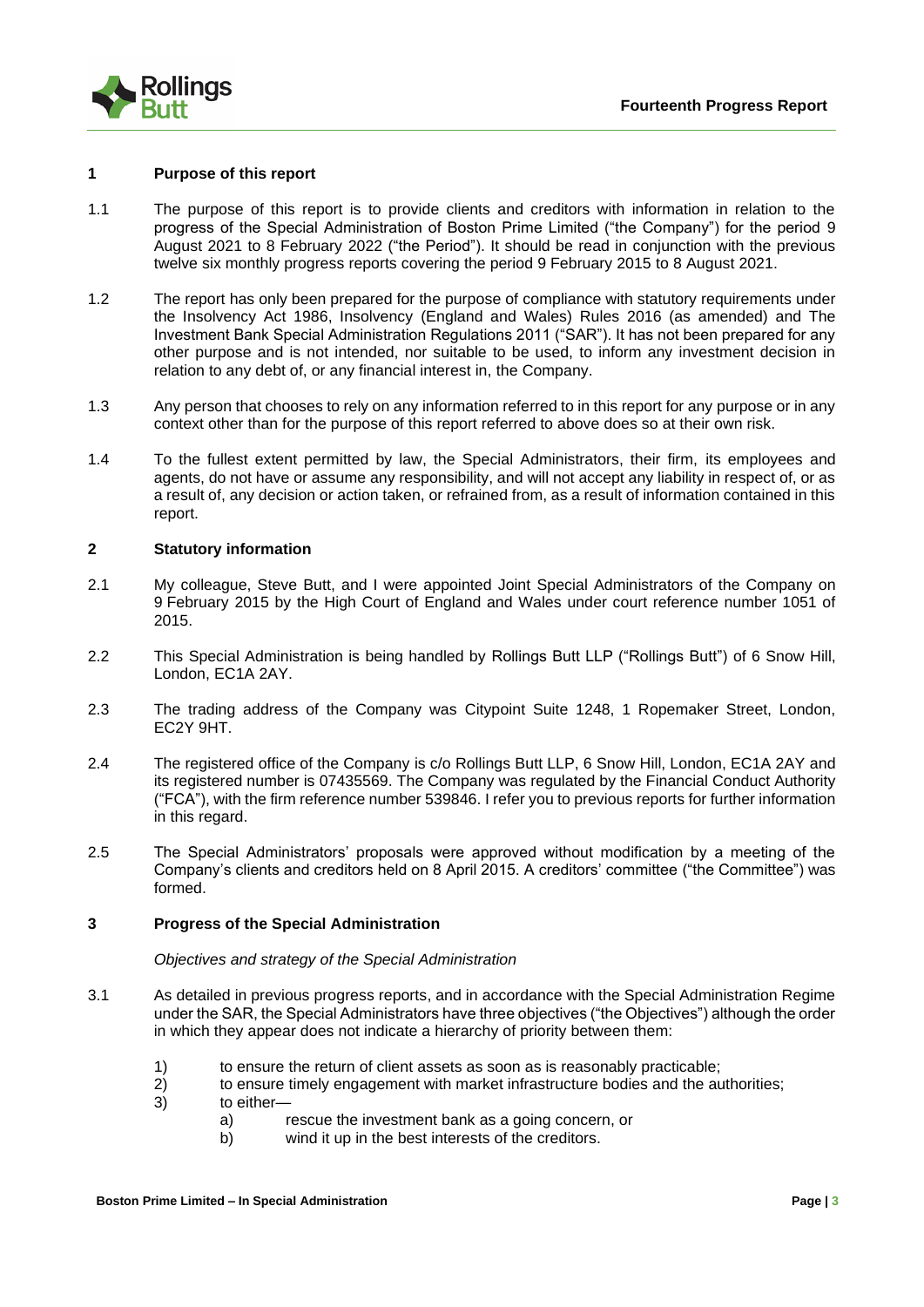

I have outlined the Special Administrators' progress in achieving these objectives during the Period below.

#### *Receipts and payments account*

- 3.2 Attached at Appendix A(i) is a Receipts and Payments account for the period 9 August 2021 to 8 February 2022 as well as a cumulative account (Appendix A(ii)) for the full period of the Special Administration, both in GBP and native currency.
- 3.3 During the Period, £1,713.30 has been paid in relation to legal fees incurred by the Company's UK based legal advisors in the period 27 April 2021 to 25 October 2021.

*VAT* 

- 3.4 As you will recall from previous progress reports, whilst the Company is registered for VAT it is subject to partial exemption special method, as agreed with HM Revenue and Customs ("HMRC"). As such, only 94.97% of VAT reclaims submitted are recoverable. In the period no expenses have been incurred that are subject to VAT. Irrecoverable VAT for the duration of the Special Administration totals £17,632.07.
- 3.5 In this, and previous six-monthly reports, expenses paid in the Special Administration are shown net of VAT and the cumulative amount of VAT paid is shown as VAT receivable.

*Corporation Tax ("CT")*

3.6 CT Returns continue to be submitted to HMRC for the period of the Special Administration.

*Client money claims and distribution*

3.7 As advised in previous progress reports, the Special Administrators have processed all payments in respect of Client Money Claimants.

*Unsecured Creditors and Dividends*

- 3.8 As previously reported, the Special Administrators have declared and paid two interim dividends to unsecured creditors totalling 31.3208 pence in the GBP.
- 3.9 To date, I have agreed claims totalling £10,900,294.03 compared to estimated claims declared on the statement of affairs of £11,070,452. Dividend payments to unsecured creditors total £3,402,252.38.
- 3.10 The Special Administrators do not anticipate being in a position to pay any further dividends to unsecured creditors until there is clarity on what, if any, further assets are realisable. Further information on asset realisation is detailed in section 4 of this report.

#### *Regulatory Matters*

- 3.11 As you will recall from previous progress reports, the Special Administrators have liaised with the Financial Conduct Authority ("FCA"), keeping them informed of the progress being made and providing information when required.
- 3.12 As referred to previously, since all matters relating to client money claims have been resolved, the Special Administrators were informed that the Company no longer meets the criteria to maintain its FCA registration. As such, the Special Administrators submitted an application to cancel the Company's part 4a permissions relating to its FCA registration, which has de-registered the Company from being an authorised member of the FCA.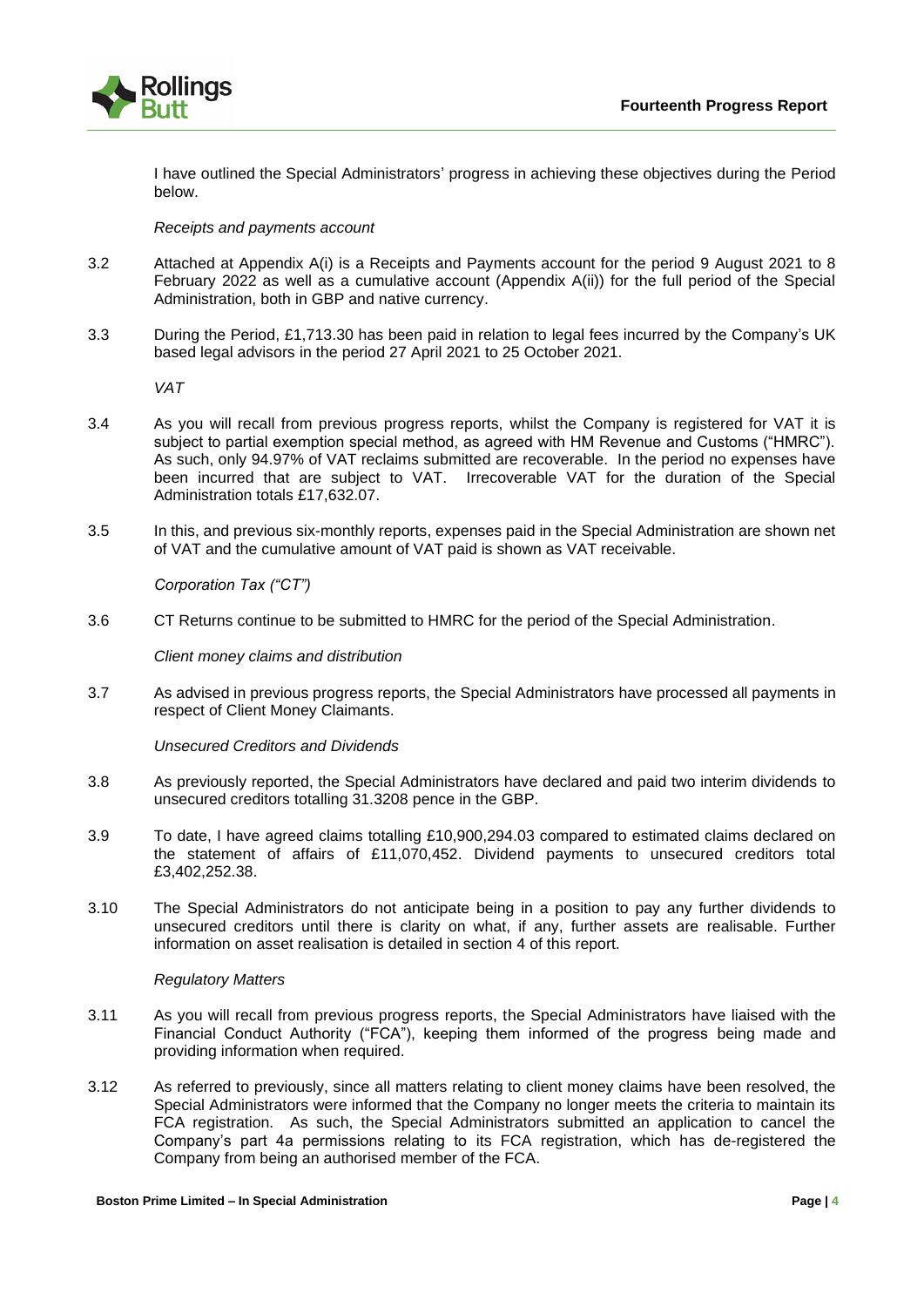

3.13 The Special Administrators have also continued to co-operate with the Financial Services Compensation Scheme ("FSCS"), assisting them in the process of claims by providing information on claimants. I can confirm that the FSCS have made payments to a number of the Company's creditors who met the relevant requirements to be able to submit a claim to the FSCS. For the avoidance of doubt, information in respect of potential compensation claims has been disclosed to creditors previously and can be found at [http://www.rollingsbutt.com/case-documents/bostonprime.](http://www.rollingsbutt.com/case-documents/bostonprime)

#### *Debtors*

3.14 As detailed in previous reports, any further recoveries from the Company's debtors are unlikely and therefore it is not cost-effective to continue to actively pursue these debts. Should any new evidence emerge to assist the Special Administrators in collecting the outstanding sums due, they will reanalyse the position accordingly.

#### **4 Assets still to be realised**

#### *Liquidity providers*

- 4.1 In previous progress reports, it has been stated that the Company has commenced legal proceedings in Malta against one of the Company's liquidity providers relating to activity on the Company's trading account in the aftermath of the Swiss National Bank's decision to de-couple the Swiss Franc from the Euro on 15 January 2015.
- 4.2 Owing to the sensitive and confidential nature of these proceedings, a detailed account of the progress in this respect cannot be disclosed in this report. Creditors will recall, however, that I have attended hearings in Malta to give evidence. Creditors will further recall that the Maltese Court ruled in the Company's favour with respect to the defendant's preliminary plea regarding Malta being the appropriate jurisdiction for the claim.
- 4.3 In the Period, the Company's legal advisors concluded their evidence in the matter and the Court has scheduled the next sitting to take place in May 2022.
- 4.4 The Special Administrators regularly update the Company's Creditors Committee in respect of the progress of the litigation, and the key aspects and decisions of the proceedings are discussed and agreed with the Committee.

#### *BT Prime*

- 4.5 As advised in previous progress reports, the Company submitted a claim of US\$7.2m in the bankruptcy of BT Prime Ltd ("BT Prime"). This was partially agreed at US\$1.7m, and the balance of US\$5.5m remains to be adjudicated. The Company has received an initial dividend of US\$124,185 (£96,133) in relation to the agreed claim of US\$1.7m.
- 4.6 The Special Administrators have continued to liaise with the legal representatives of BT Prime in respect of their progress in the Bankruptcy. The legal representatives for BT Prime are undertaking an action in the US and we understand there has been no resolution in this regard, save for the Court decreeing that the US is the relevant jurisdiction. BT Prime's proceedings in the US are of a confidential nature and a detailed account of its progress cannot be provided here.
- 4.7 Since the Company is the largest creditor in BT Prime's Bankruptcy, a significant dividend is expected should BT Prime be successful in their litigation. The proceedings in the US are ongoing and we will provide an update on their progress in the next report.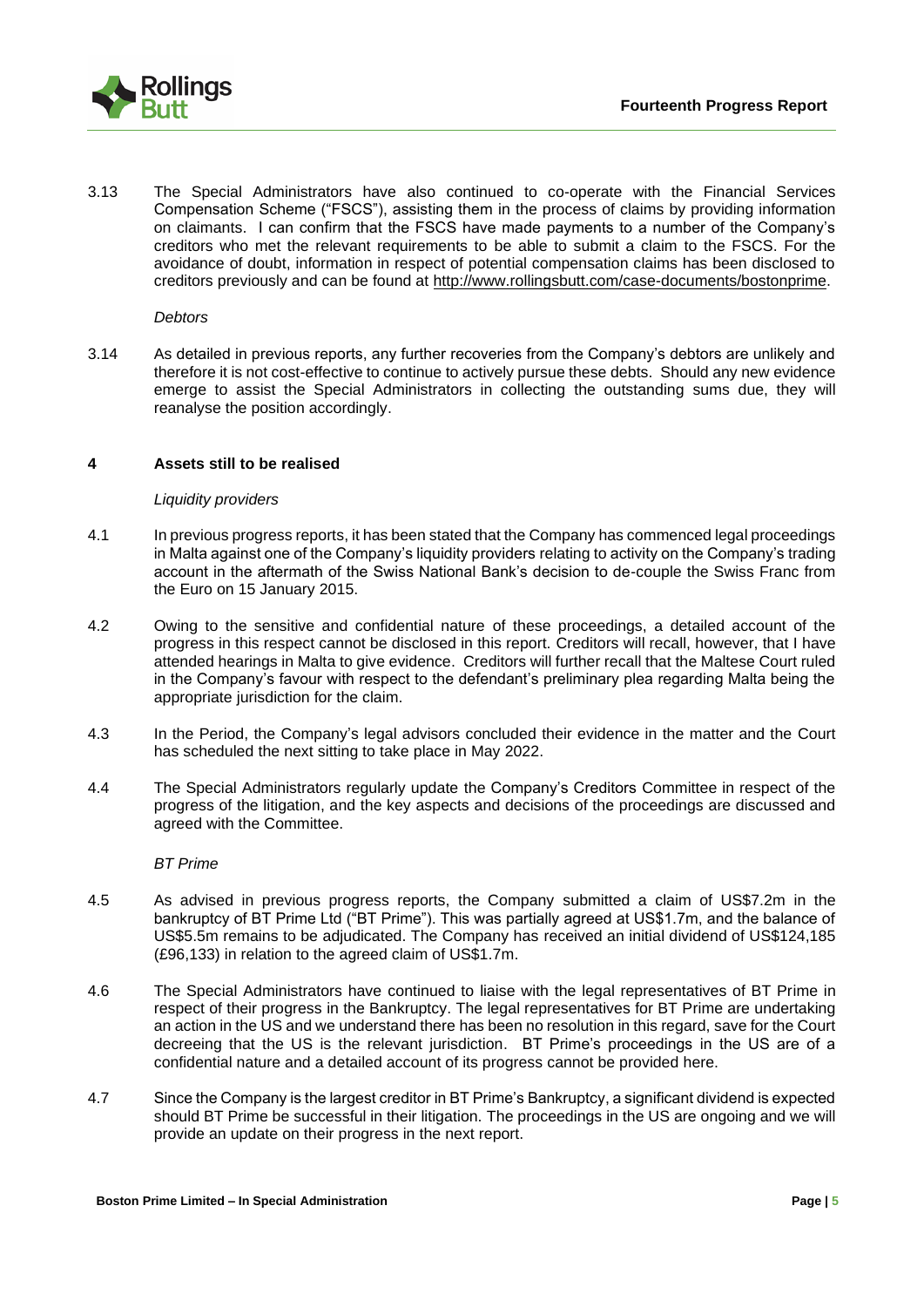

#### **5 Special Administrators' costs**

#### *Remuneration*

- 5.1 The basis of the Special Administrators' remuneration has been agreed by the Committee by reference to the time properly spent by them and their staff in attending to matters arising in the Special Administration and can be drawn as and when funds permit.
- 5.2 Time costs for the period from 9 August 2021 to 8 February 2022 are £14,954.50. This represents 50.7 hours at an average rate of £294.96 per hour. Attached as Appendix B (i) is a Time Analysis which provides details of the activity costs incurred by staff grade during this period in respect of the costs fixed by reference to time properly spent by the Joint Special Administrators and their staff in managing the Special Administration.
- 5.3 Time costs for the period 9 February 2015 to 8 February 2022 total £977,282.50. This represents 3,971.40 hours at an average cost of £246.08 per hour. A cumulative Time Analysis is also attached at Appendix B (ii).
- 5.4 Whilst the Joint Special Administrators' remuneration allows for funds to be drawn as and when funds are available, it was agreed with the Committee that only 80% of the Special Administrators' time costs incurred for the period from 1 May 2015 to 30 June 2018 would be drawn with the remaining balance to be considered at a later date. Remuneration since this period is drawn in accordance with the agreed resolutions and on discussion with the Committee. Further details can be found at Appendix C.
- 5.5 In the period from 9 August 2021 to 8 February 2022, an invoice for £25,761.50 has been raised in relation to the period 1 February 2021 to 31 October 2021, however, this was paid shortly after the period end date and therefore is not in the attached Receipts and Payments accounts. Post appointment fees to date and drawn on account total £807,725.10 (excl. VAT).
- 5.6 A narrative guide to the Special Administrators' time costs has been included at Appendix D and a copy of 'A Creditors' Guide to Administrators' Fees' is available on request.
- 5.7 Attached as Appendix C is additional information in relation to this firm's policy on staffing, the use of subcontractors, disbursements and details of our current charge-out rates by staff grade.

*Category 1 and Category 2 disbursements*

- 5.8 As disclosed in previous reports, the Committee passed a resolution authorising the Special Administrators to draw their Category 2 disbursements in accordance with the rates referred to in our proposals. A further schedule of these rates, and information on Category 1 disbursements, is attached at Appendix C.
- 5.9 In the Reporting Period, disbursements totalling £54 regarding storage of the Company's books and records and disbursements totalling £4.25 regarding postage have been incurred but not paid.

#### **6 Expenses incurred in the period 9 August 2021 to 8 February 2022**

6.1 The following expenses have been incurred in the Period:

| <b>Supplier/Service Provider</b>                  | Nature of expense<br>incurred | Amount incurred<br>in period $(E)$ Paid in Period $(E)$ |          |
|---------------------------------------------------|-------------------------------|---------------------------------------------------------|----------|
| CMS Cameron McKenna Nabarro<br><b>Olswang LLP</b> | Legal Fees                    | 1.157.90                                                | 1,713.30 |
| Total                                             |                               | 1,157.90                                                | 1,713.30 |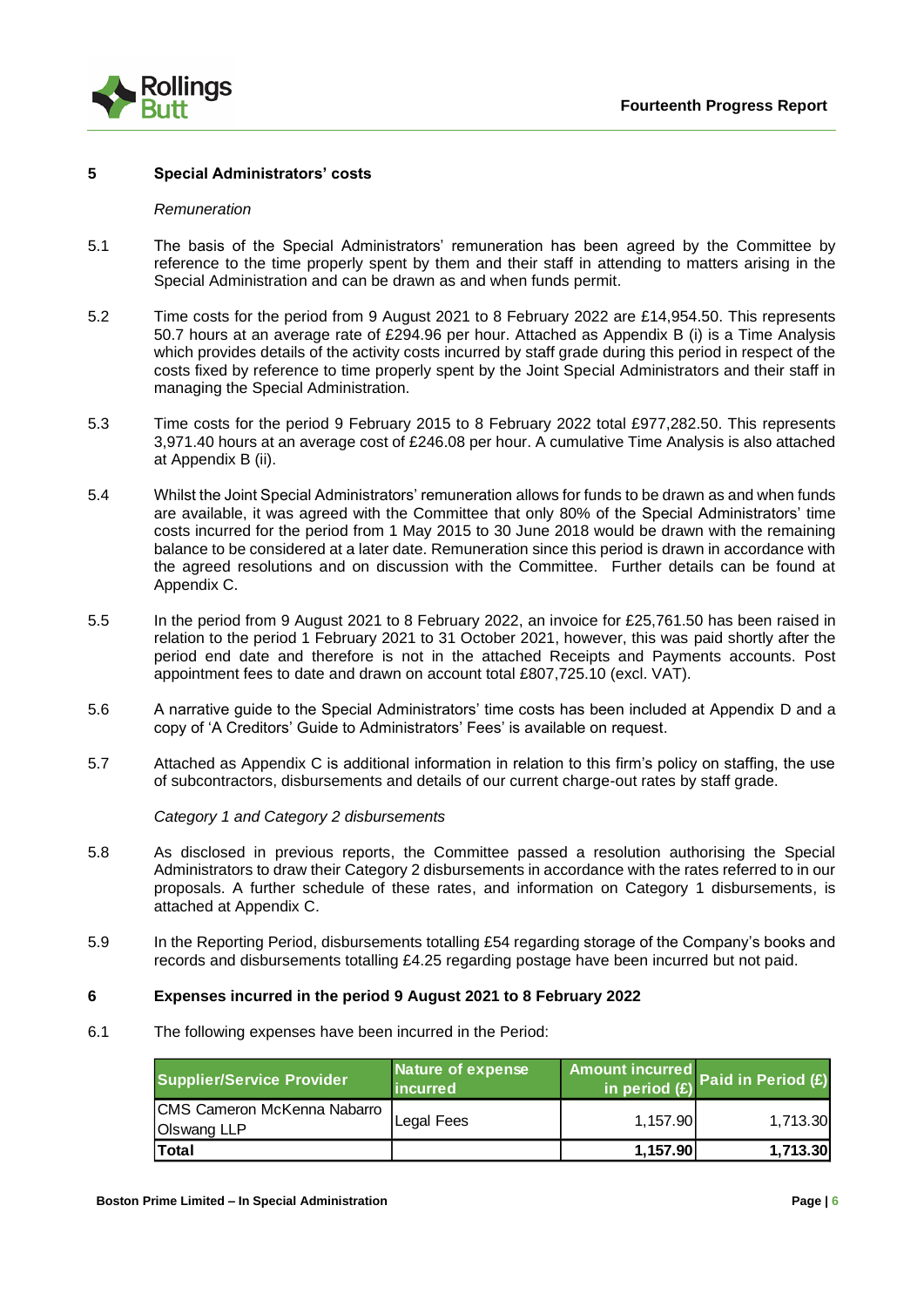

- 6.2 Details of the rationale for appointing the professional advisers that the Special Administrators are working with on this matter are set out at Appendix C.
- 6.3 For previously incurred expenses please review the Special Administrators' previous progress reports.

#### **7 Estimated outcome for creditors**

*Clients with FCA CASS Protection*

7.1 The client money distributions have now been paid. No further client money distributions are anticipated. The return to client money creditors was c.90 pence in the pound.

*Secured creditors and Prescribed Part*

7.2 There is no registered security giving charges over the assets of the Company. Consequently, the provisions of S176A of the Insolvency Act 1986 in relation to a Prescribed Part will not apply.

#### *Preferential creditors*

7.3 As previously reported, the only preferential claim in the Special Administration was paid in full in October 2016.

#### *Non-preferential unsecured creditors*

7.4 Details in respect of further dividends to unsecured creditors can be found earlier in this report and, as stated, whilst it is not anticipated that a further dividend will be payable, this is based on the expectation that no further realisations are achieved.

#### **8 Ending the Special Administration**

- 8.1 At this stage, the Special Administrators intend to seek their discharge from liability under Paragraph 98 (2)(c) of schedule B1 to the Insolvency Act 1986 (as that provision applies to special administrations) immediately upon their appointment as Special Administrators ceasing to have effect. This will require the Special Administrators applying to the court.
- 8.2 As this is a Special Administration, under SAR the provisions of Paragraph 76 of Schedule B1 to the Insolvency Act 1986, which refer to an automatic end of an administration after 12 months, do not apply.

#### **9 Creditors' rights**

- 9.1 Within 21 days of the receipt of this report, a secured creditor, or an unsecured creditor (with the concurrence of at least 5% in value of the unsecured creditors) may request in writing that the Special Administrators provide further information about their remuneration or expenses (other than pre-Special Administration costs) which have been itemised in this progress report.
- 9.2 Any secured creditor, or an unsecured creditor (with the concurrence of at least 10% in value of the unsecured creditors) may within 8 weeks of receipt of this progress report make an application to court on the grounds that, in all the circumstances, the basis fixed for the Special Administrators' remuneration is inappropriate and/or the remuneration charged or the expenses incurred by the Special Administrators, as set out in this progress report, are excessive.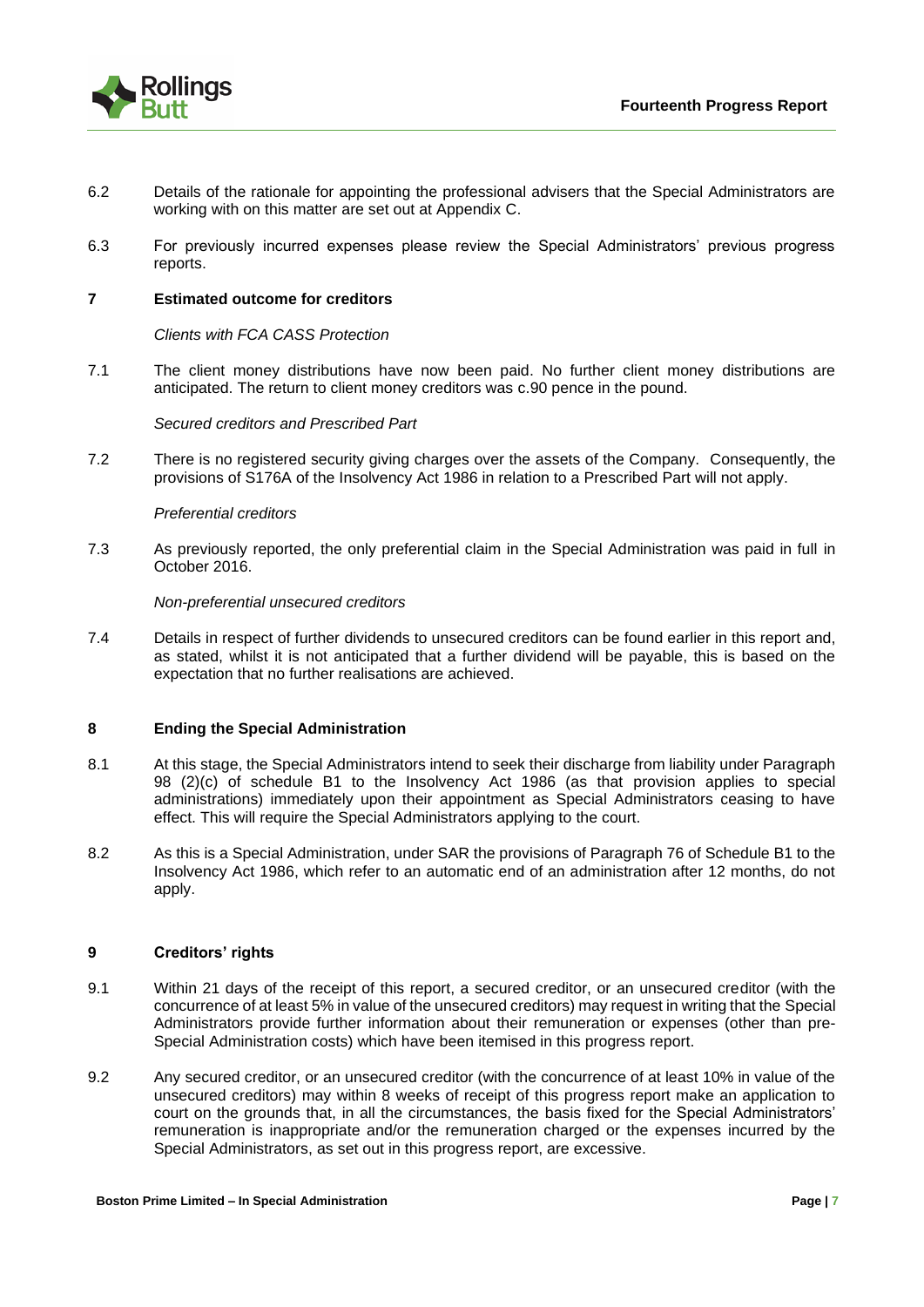

#### **10 Next report**

10.1 The Special Administrators are required to provide a progress report within one month of the end of the next six months of the Special Administration, or earlier if the Special Administration has been finalised.

Yours faithfully For Boston Prime Limited

 $\ell$ 

Mike Rollings Joint Special Administrator

Michael David Rollings and Steven Edward Butt were appointed as Joint Special Administrators of Boston Prime Limited by order of the High Court on 9 February 2015.

The affairs, business and property of the Company are being managed by the Joint Special Administrators who act as agents of the Company and without personal liability.

Michael David Rollings and Steven Edward Butt are licensed to act in the UK as insolvency practitioners by the Insolvency Practitioners Association.

The Company Number is 07435569 and the registered office is 6 Snow Hill, London. EC1A 2AY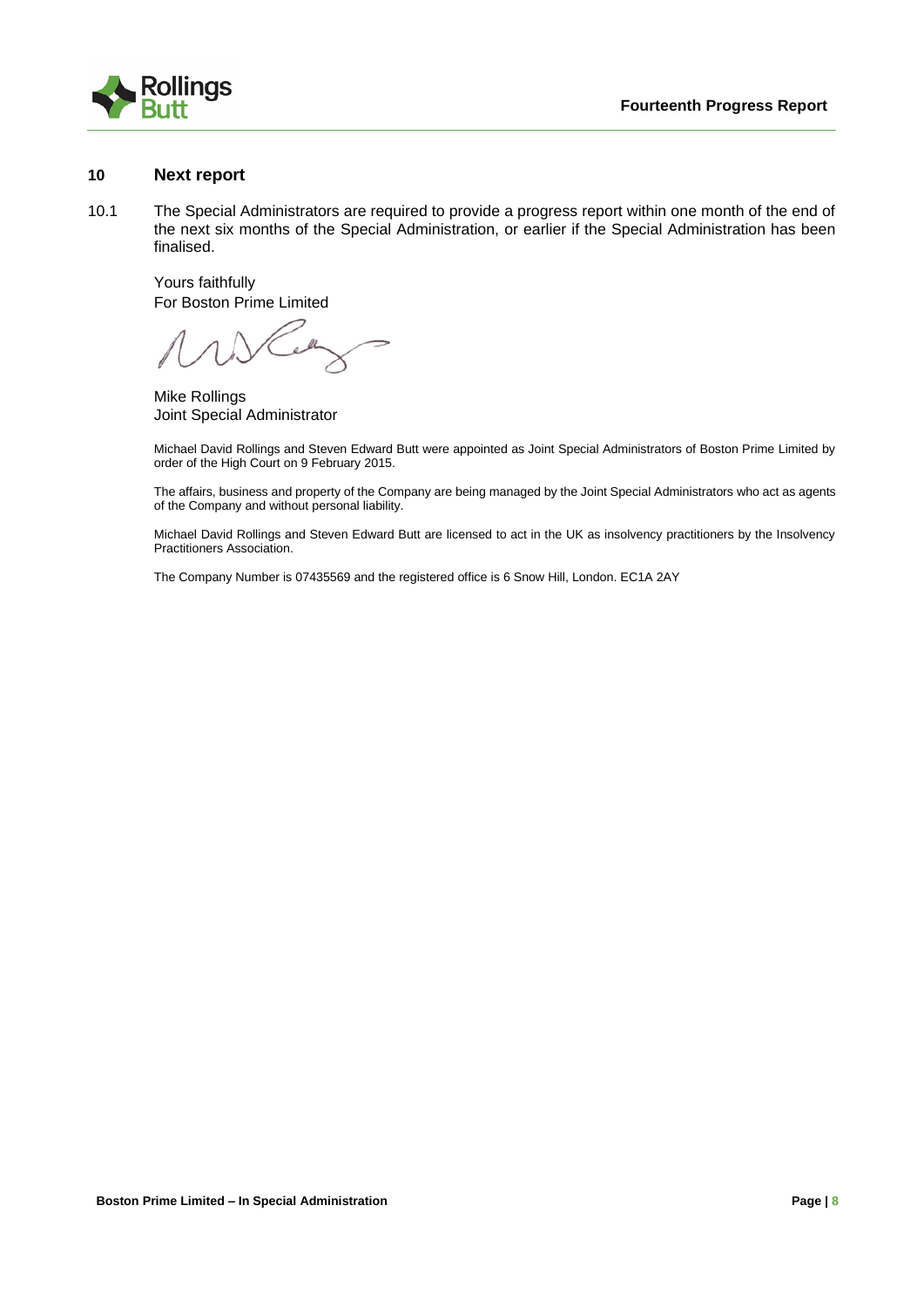

#### **RECEIPTS AND PAYMENTS ACCOUNT FOR THE PERIOD FROM 9 AUGUST 2021 TO 8 FEBRUARY 2022 (IN GBP)**

|                   | Statement of Affairs (£) ASSET REALISATIONS                                                                                                                                                                                                                                                                                                                                                                                                                                                                                                                                                                                                                                                                                                                                                                                         | (E)             | <b>USD Accounts (£)</b> | <b>EUR Accounts (£)</b> | <b>AUD Accounts (£)</b> | <b>PLN Accounts (£)</b> | <b>JPY Accounts (£)</b> |
|-------------------|-------------------------------------------------------------------------------------------------------------------------------------------------------------------------------------------------------------------------------------------------------------------------------------------------------------------------------------------------------------------------------------------------------------------------------------------------------------------------------------------------------------------------------------------------------------------------------------------------------------------------------------------------------------------------------------------------------------------------------------------------------------------------------------------------------------------------------------|-----------------|-------------------------|-------------------------|-------------------------|-------------------------|-------------------------|
| 2,194,248 Debtors | 590,896 "Client Funds" Accounts<br>3,890,559 Cash at Bank<br>Interest Received<br>Pre-Appointment Bank Refund<br>Pre-Appointment Bank Interest<br>14,945 Liquidity Provider Trading Account                                                                                                                                                                                                                                                                                                                                                                                                                                                                                                                                                                                                                                         |                 |                         |                         |                         |                         |                         |
|                   | <b>Total Receipts</b>                                                                                                                                                                                                                                                                                                                                                                                                                                                                                                                                                                                                                                                                                                                                                                                                               |                 |                         |                         |                         |                         |                         |
|                   | <b>COSTS OF REALISATIONS</b><br>IT Suppliers<br>Statutory Advertising<br>Stationery & Postage<br>Storage Costs<br>(4,449) Trade & Expense Creditors<br>Legal Fees<br><b>Legal Disbursements</b><br>Office Holders Fees<br>Accountants Fees (Tax Advisors)<br>(560,896) "Client Funds"<br>(11,070,452) "Customer Funds"<br><b>Bank Charges</b><br>(182,855) Liquidity Provider Trading Account<br>Intercompany Transfer to GBP<br>Special Administrators' Insurance Bond<br>Special Administrators' Pre Appointment Fees<br>Special Administrators' Post Appointment Fees<br>Special Administrators' Disbursements<br>Employee Arrears/Holiday Pay<br>Client Money Dividend<br>Unsecured Creditors Dividend<br>Unclaimed Dividend<br>Corporation Tax<br>Irrecoverable VAT<br><b>DISTRIBUTIONS</b><br>(221,750) Ordinary Shareholders | (1,713)<br>(17) |                         |                         |                         |                         |                         |
|                   |                                                                                                                                                                                                                                                                                                                                                                                                                                                                                                                                                                                                                                                                                                                                                                                                                                     |                 |                         |                         |                         |                         |                         |
|                   | <b>Total Payments</b>                                                                                                                                                                                                                                                                                                                                                                                                                                                                                                                                                                                                                                                                                                                                                                                                               | (1,731)         |                         |                         |                         |                         |                         |
|                   | Net Receipts/(Payments)                                                                                                                                                                                                                                                                                                                                                                                                                                                                                                                                                                                                                                                                                                                                                                                                             | (1,731)         |                         |                         |                         |                         |                         |

Notes:

Foreign Currency rate used as at 6 March 2015: USD 1.5060; EUR 1.3871; AUD 1.9529; PLN 5.7250; JPY182.1316 All figures are exclusive of VAT. Please refer to the progress report for further information on potential VAT recovery.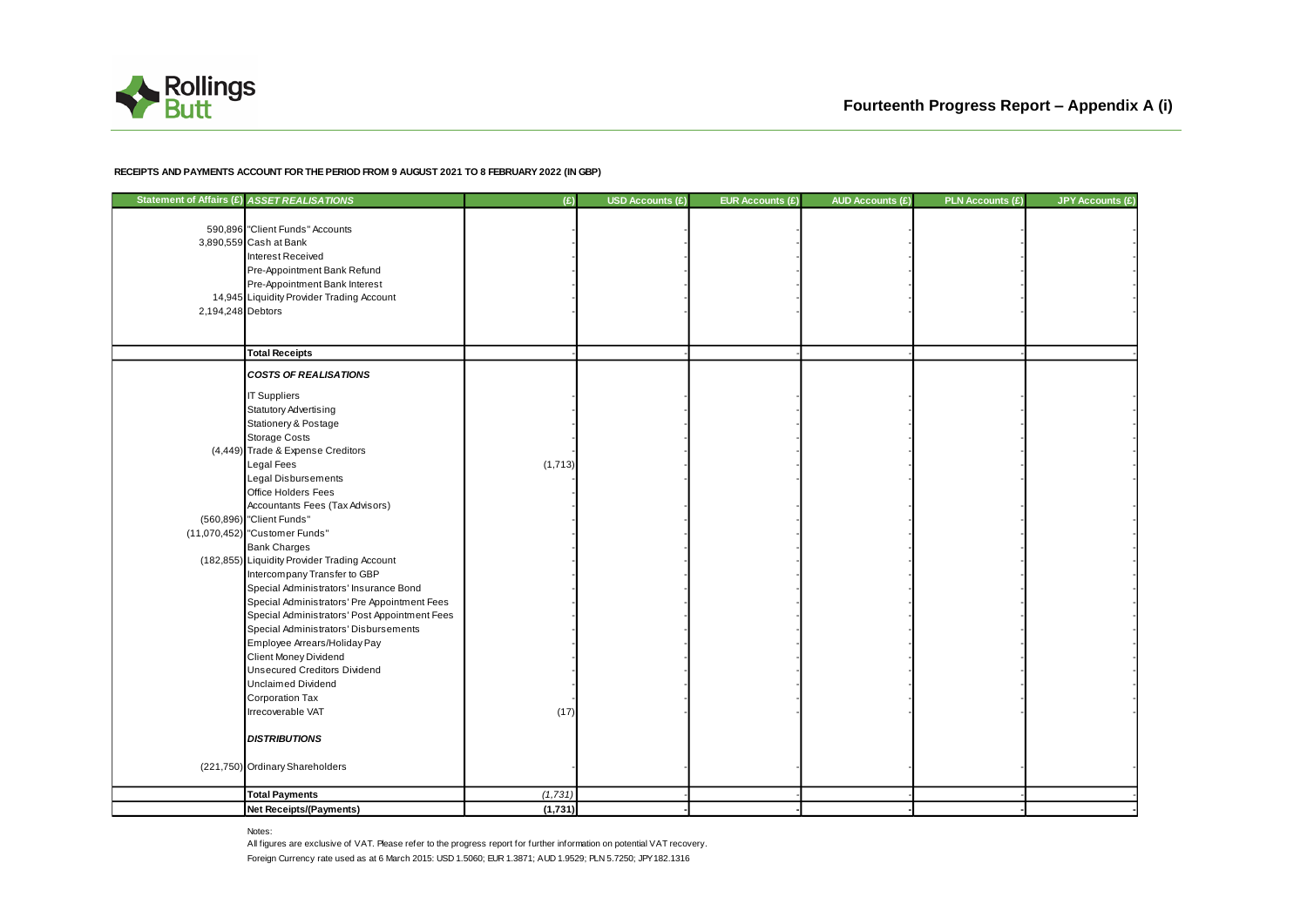

#### **RECEIPTS AND PAYMENTS ACCOUNT FOR THE PERIOD FROM 9 FEBRUARY 2015 TO 8 FEBRUARY 2022 (IN GBP)**

|                   | Statement of Affairs (£) ASSET REALISATIONS                  | (E)                      | USD Accounts (£) | <b>EUR Accounts (£)</b> | <b>AUD Accounts (£)</b> | <b>PLN Accounts (£)</b> | <b>JPY Accounts (£)</b> |
|-------------------|--------------------------------------------------------------|--------------------------|------------------|-------------------------|-------------------------|-------------------------|-------------------------|
|                   | 590,896 "Client Funds" Accounts                              |                          | 603,099          |                         |                         |                         |                         |
|                   | 3,890,559 Cash at Bank                                       | 4,986,101                | 2,812,502        | 292,477                 | 502,352                 | 38,059                  | 289,808                 |
|                   | Interest Received                                            | 677                      | 3,991            |                         | 4,422                   |                         |                         |
|                   | Pre-Appointment Bank Refund                                  | 610                      |                  |                         |                         |                         |                         |
|                   | 14,945 Liquidity Provider Trading Account                    |                          | 701,232          |                         |                         |                         |                         |
| 2,194,248 Debtors |                                                              | 126,284                  | 94               |                         |                         |                         |                         |
|                   |                                                              |                          |                  |                         |                         |                         |                         |
|                   | <b>Total Receipts</b>                                        | 5,113,672                | 4,120,917        | 292,477                 | 506,773                 | 38,059                  | 289,808                 |
|                   | <b>COSTS OF REALISATIONS</b>                                 |                          |                  |                         |                         |                         |                         |
|                   |                                                              |                          |                  |                         |                         |                         |                         |
|                   | <b>IT Suppliers</b>                                          | (305)                    |                  |                         |                         |                         |                         |
|                   | <b>Statutory Advertising</b>                                 | (14, 137)                |                  |                         |                         |                         |                         |
|                   | Stationery & Postage                                         | (3,982)                  |                  |                         |                         |                         |                         |
|                   | Storage Costs                                                | (108)                    |                  |                         |                         |                         |                         |
|                   | (4,449) Trade & Expense Creditors                            |                          |                  |                         |                         |                         |                         |
|                   | Legal Fees                                                   | (449, 706)               |                  |                         |                         |                         | (9,571.41)              |
|                   | Legal Disbursements                                          | (30, 742)                |                  |                         |                         |                         |                         |
|                   | Accountants Fees (Tax Advisors)                              | (10, 500)                |                  |                         |                         |                         |                         |
|                   | (560,896) "Client Funds"                                     |                          |                  |                         |                         |                         |                         |
|                   | (11,070,452) "Customer Funds"                                |                          |                  |                         |                         |                         |                         |
|                   | <b>Bank Charges</b>                                          | (2,509)                  | (25)             |                         |                         |                         | (50)                    |
|                   | (182,855) Liquidity Provider Trading Account                 |                          |                  |                         |                         |                         |                         |
|                   | Intercompany Transfer to GBP                                 |                          | (3,593,024)      | (292, 477)              | (506, 773)              | (38,059)                | (280, 187)              |
|                   | Special Administrators' Insurance Bond                       | (4,000)                  |                  |                         |                         |                         |                         |
|                   | Special Administrators' Pre Appointment Fees                 | (42, 109)                |                  |                         |                         |                         |                         |
|                   | Special Administrators' Post Appointment Fees                | (807, 725)               |                  |                         |                         |                         |                         |
|                   | Special Administrators' Disbursements                        | (3,577)                  |                  |                         |                         |                         |                         |
|                   | Employee Arrears/Holiday Pay                                 | (663)                    |                  |                         |                         |                         |                         |
|                   | Client Money Dividend<br><b>Unsecured Creditors Dividend</b> |                          | (505, 687)       |                         |                         |                         |                         |
|                   | <b>Unclaimed Dividend</b>                                    | (3,402,252)<br>(17, 593) |                  |                         |                         |                         |                         |
|                   | Corporation Tax                                              | (749)                    |                  |                         |                         |                         |                         |
|                   | Irrecoverable VAT                                            | (17, 632)                |                  |                         |                         |                         |                         |
|                   |                                                              |                          |                  |                         |                         |                         |                         |
|                   | <b>DISTRIBUTIONS</b>                                         |                          |                  |                         |                         |                         |                         |
|                   | (221,750) Ordinary Shareholders                              |                          |                  |                         |                         |                         |                         |
|                   | <b>Total Payments</b>                                        | (4,808,290)              | (4,098,736)      | (292, 477)              | (506, 773)              | (38, 059)               | (289, 808)              |
|                   |                                                              | 305,382                  | 22,181           |                         |                         |                         |                         |

Notes:

Foreign Currency rate used as at 6 March 2015: USD 1.5060; EUR 1.3871; AUD 1.9529; PLN 5.7250; JPY182.1316 All figures are exclusive of VAT. Please refer to the progress report for further information on potential VAT recovery.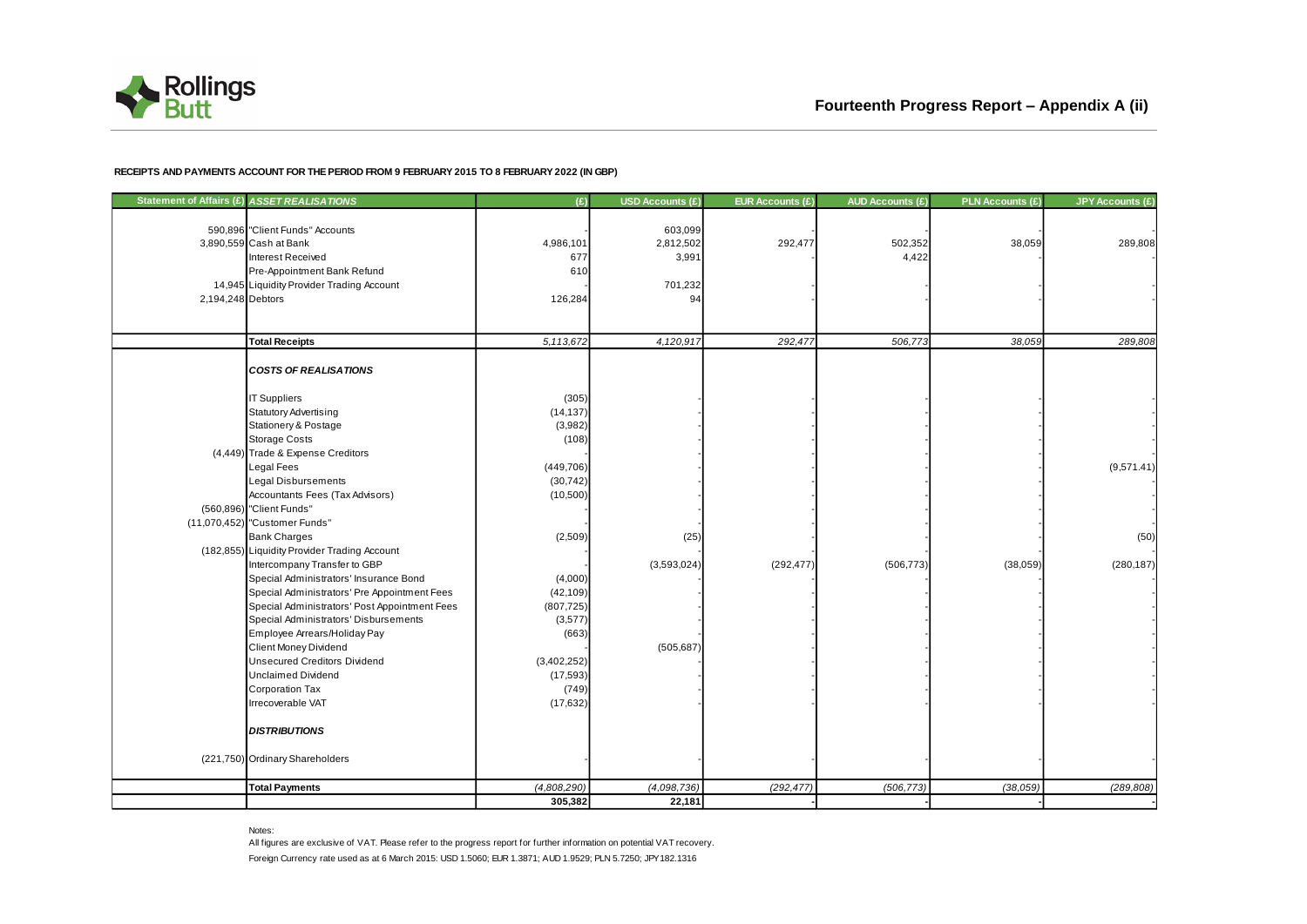

#### **RECEIPTS AND PAYMENTS ACCOUNT FOR THE PERIOD FROM 9 FEBRUARY 2015 TO 8 FEBRUARY 2022 (IN NATIVE CURRENCY)**

|                   | Statement of Affairs (£) ASSET REALISATIONS                            | (E)         | <b>USD Accounts (£)</b> | <b>EUR Accounts (£)</b> | <b>AUD Accounts (£)</b> | <b>PLN Accounts (£)</b> | <b>JPY Accounts (£)</b> |
|-------------------|------------------------------------------------------------------------|-------------|-------------------------|-------------------------|-------------------------|-------------------------|-------------------------|
|                   | 590,896 "Client Funds" Accounts                                        |             | 900,344                 |                         |                         |                         |                         |
|                   | 3,890,559 Cash at Bank                                                 | 4,986,101   | 4,057,519               | 377,388                 | 927,125                 | 208,196                 | 46,890,176              |
|                   | Interest Received                                                      | 677         | 6,456                   |                         | 8,635                   |                         |                         |
|                   | Pre-Appointment Bank Refund                                            | 610         |                         |                         |                         |                         |                         |
|                   | 14,945 Liquidity Provider Trading Account                              |             |                         |                         |                         |                         |                         |
| 2,194,248 Debtors |                                                                        | 126,284     | 1,056,055               |                         |                         |                         |                         |
|                   |                                                                        |             | 140                     |                         |                         |                         |                         |
|                   | <b>Total Receipts</b>                                                  | 5,113,672   | 6,020,514               | 377,388                 | 935,760                 | 208,196                 | 46,890,176              |
|                   |                                                                        |             |                         |                         |                         |                         |                         |
|                   | <b>COSTS OF REALISATIONS</b>                                           |             |                         |                         |                         |                         |                         |
|                   | <b>IT Suppliers</b>                                                    | (305)       |                         |                         |                         |                         |                         |
|                   | <b>Statutory Advertising</b>                                           | (14, 137)   |                         |                         |                         |                         |                         |
|                   | Stationery & Postage                                                   | (3,982)     |                         |                         |                         |                         |                         |
|                   | <b>Storage Costs</b>                                                   | (108)       |                         |                         |                         |                         |                         |
|                   | (4,449) Trade & Expense Creditors                                      |             |                         |                         |                         |                         |                         |
|                   | <b>Legal Fees</b>                                                      | (449, 706)  |                         |                         |                         |                         | (1,743,256.00)          |
|                   | <b>Legal Disbursements</b>                                             | (30, 742)   |                         |                         |                         |                         |                         |
|                   | Accountants Fees (Tax Advisors)                                        | (10, 500)   |                         |                         |                         |                         |                         |
|                   | (560,896) "Client Funds"                                               |             |                         |                         |                         |                         |                         |
|                   | (11,070,452) "Customer Funds"                                          |             |                         |                         |                         |                         |                         |
|                   | <b>Bank Charges</b>                                                    | (2,509)     | (37)                    |                         |                         |                         | (9,096)                 |
|                   | (182,855) Liquidity Provider Trading Account                           |             |                         |                         |                         |                         |                         |
|                   | Intercompany Transfer to GBP<br>Special Administrators' Insurance Bond | (4,000)     | (5,225,508)             | (377, 388)              | (935, 760)              | (208, 196)              | (45, 137, 824)          |
|                   | Special Administrators' Pre Appointment Fees                           | (42, 109)   |                         |                         |                         |                         |                         |
|                   | Special Administrators' Post Appointment Fees                          | (807, 725)  |                         |                         |                         |                         |                         |
|                   | Special Administrators' Disbursements                                  | (3, 577)    |                         |                         |                         |                         |                         |
|                   | Employee Arrears/Holiday Pay                                           | (663)       |                         |                         |                         |                         |                         |
|                   | Client Money Dividend                                                  |             | (761, 753)              |                         |                         |                         |                         |
|                   | <b>Unsecured Creditors Dividend</b>                                    | (3,402,252) |                         |                         |                         |                         |                         |
|                   | <b>Unclaimed Dividend</b>                                              | (17, 593)   |                         |                         |                         |                         |                         |
|                   | <b>Corporation Tax</b>                                                 | (749)       |                         |                         |                         |                         |                         |
|                   | Irrecoverable VAT                                                      | (17,632.07) |                         |                         |                         |                         |                         |
|                   | <b>DISTRIBUTIONS</b>                                                   |             |                         |                         |                         |                         |                         |
|                   |                                                                        |             |                         |                         |                         |                         |                         |
|                   | (221,750) Ordinary Shareholders                                        |             |                         |                         |                         |                         |                         |
|                   | <b>Total Payments</b>                                                  | (4,808,290) | (5,987,299)             | (377, 388)              | (935, 760)              | (208, 196)              | (46,890,176)            |
|                   |                                                                        | 305,382     | 33,215                  |                         |                         |                         |                         |

Notes:

Foreign Currency rate used as at 6 March 2015: USD 1.5060; EUR 1.3871; AUD 1.9529; PLN 5.7250; JPY182.1316 All figures are exclusive of VAT. Please refer to the progress report for further information on potential VAT recovery.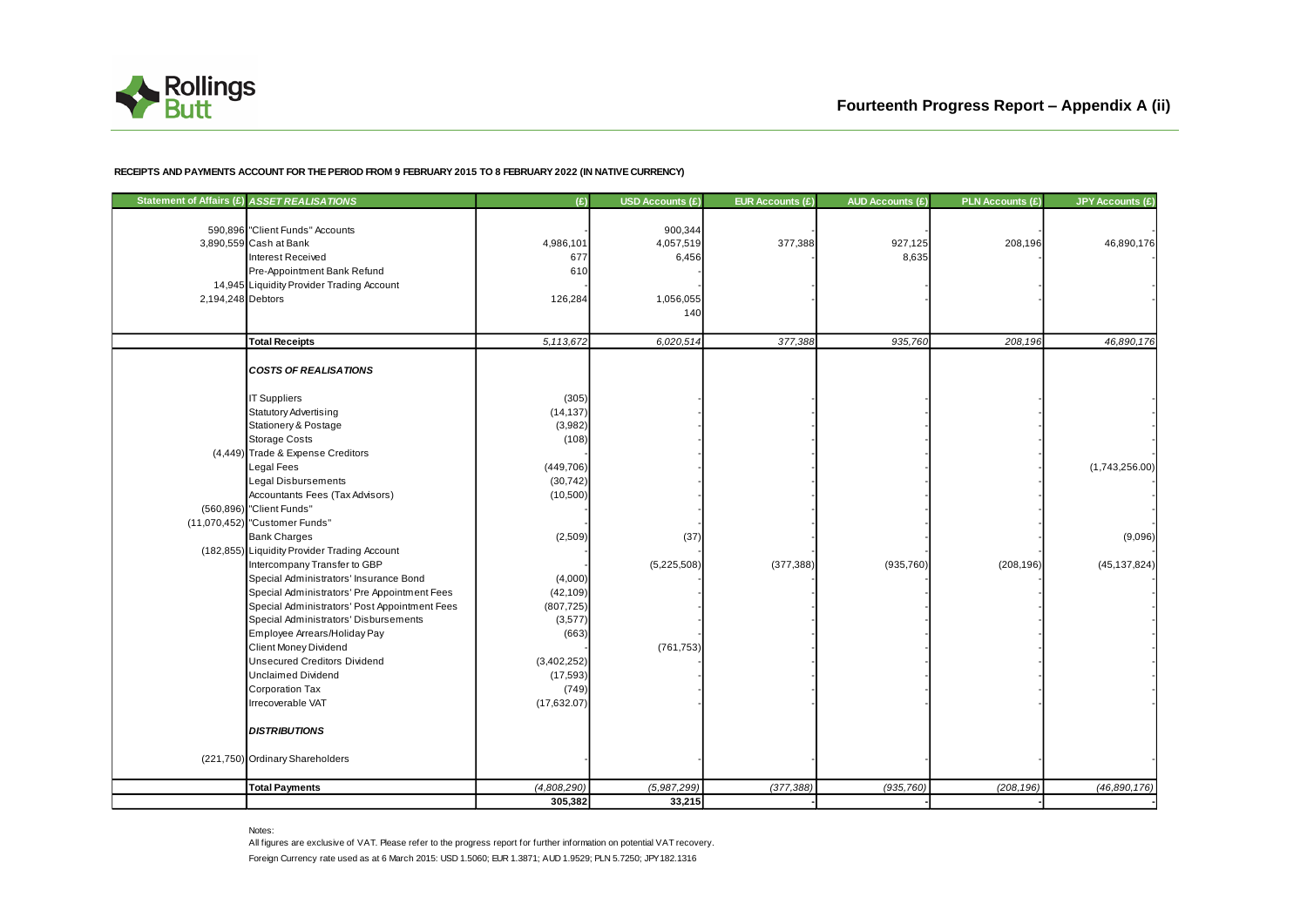

### **Time Entry - Detailed SIP9 Time & Cost Summary for the Period 9 August 2021 to 8 February 2022**

| <b>Classification of Work Function</b> | <b>Partner</b> | <b>Manager</b> | <b>Associate</b> | <b>Business</b><br><b>Trainee</b> | <b>Total Hours</b> |           | Time Cost $(E)$ Average Hourly<br>Rate (£) |
|----------------------------------------|----------------|----------------|------------------|-----------------------------------|--------------------|-----------|--------------------------------------------|
| 100 : Administration & Planning        | 0.00           | 0.00           | 0.60             | 0.00                              | 0.60               | 168.00    | 280.00                                     |
| 104 : Case Management                  | 0.00           | 0.00           | 0.70             | 0.30                              | 1.00               | 243.50    | 243.50                                     |
| 105 : Case Planning                    | 0.30           | 0.00           | 0.60             | 0.00                              | 0.90               | 346.50    | 385.00                                     |
| 107: Statutory Reporting               | 0.50           | 0.00           | 2.80             | 5.40                              | 8.70               | 1,972.50  | 226.72                                     |
| 109 : Review                           | 0.00           | 0.00           | 0.00             | 0.40                              | 0.40               | 66.00     | 165.00                                     |
| 111: Billing                           | 0.00           | 0.00           | 0.00             | 0.80                              | 0.80               | 116.00    | 145.00                                     |
| 112: Post Appointment Tax              | 0.10           | 0.60           | 0.20             | 1.80                              | 2.70               | 604.50    | 223.89                                     |
| 116 : Case Accounting                  | 0.10           | 0.20           | 2.70             | 1.40                              | 4.40               | 1,072.50  | 243.75                                     |
| 117 : Bank Reconciliations             | 0.00           | 0.40           | 0.40             | 0.00                              | 0.80               | 268.00    | 335.00                                     |
| 118 : Receipts & Payments              | 0.00           | 0.20           | 1.00             | 0.00                              | 1.20               | 365.00    | 304.17                                     |
| <b>Administration &amp; Planning</b>   | 1.00           | 1.40           | 9.00             | 10.10                             | 21.50              | 5,222.50  | 242.91                                     |
| 500 : Creditors                        | 0.00           | 0.00           | 0.80             | 1.10                              | 1.90               | 405.50    | 213.42                                     |
| 505 : Creditors Committee              | 0.60           | 0.00           | 5.60             | 0.00                              | 6.20               | 1,925.00  | 310.48                                     |
| <b>Creditors</b>                       | 0.60           | 0.00           | 6.40             | 1.10                              | 8.10               | 2,330.50  | 287.72                                     |
| 303 : Book Debts                       | 2.20           | 3.80           | 1.20             | 0.00                              | 7.20               | 2,861.00  | 397.36                                     |
| 314: Litigation                        | 2.10           | 1.40           | 9.80             | 0.60                              | 13.90              | 4,540.50  | 326.65                                     |
| <b>Realisation of Assets</b>           | 4.30           | 5.20           | 11.00            | 0.60                              | 21.10              | 7,401.50  | 350.78                                     |
| <b>Total Hours</b>                     | 5.90           | 6.60           | 26.40            | 11.80                             | 50.70              | 14,954.50 | 294.96                                     |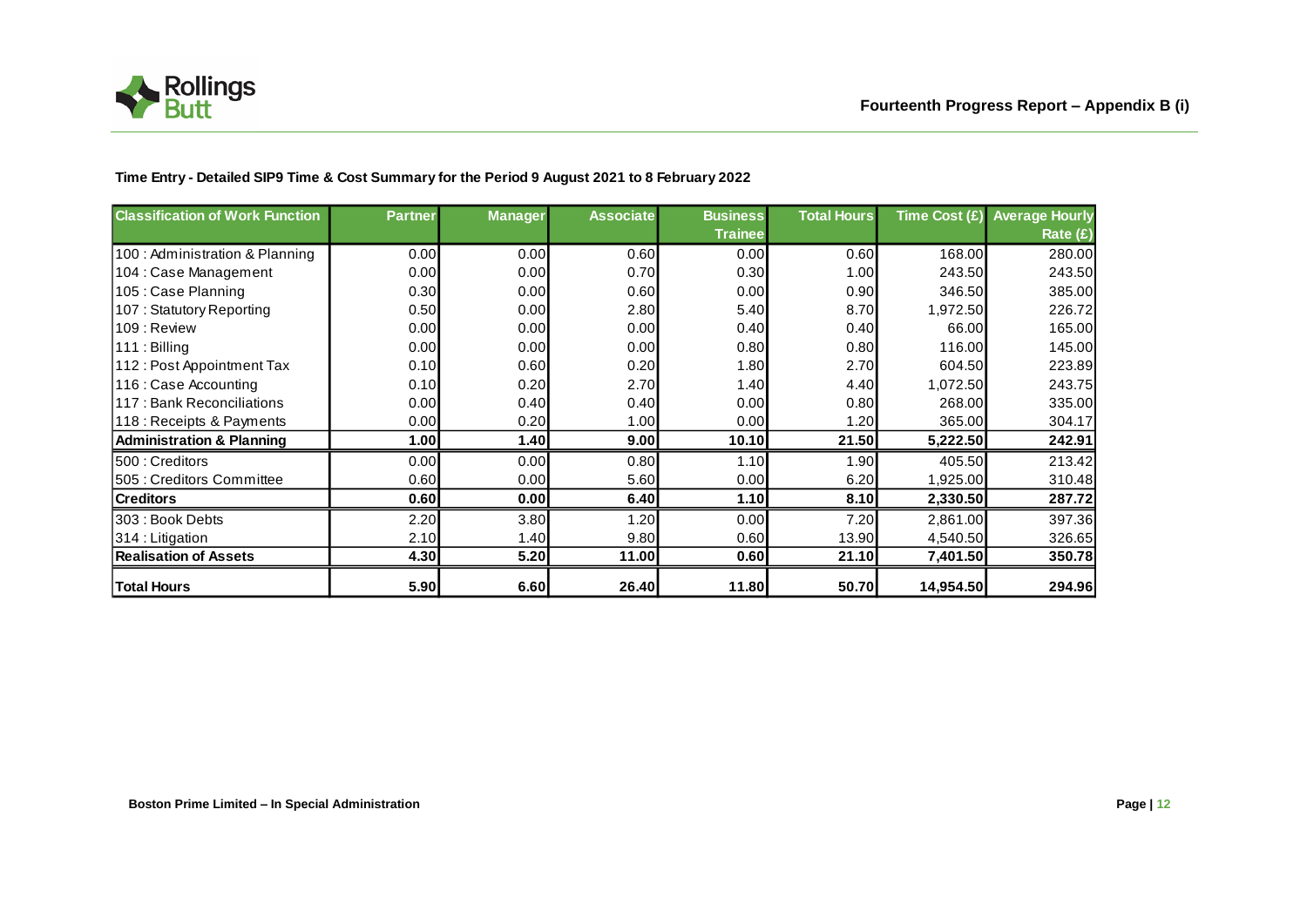

### **Time Entry - Detailed SIP9 Time & Cost Summary for the period 9 February 2015 to 8 February 2022**

| <b>Classification of Work Function</b>      | <b>Partner</b> | <b>Manager</b> | <b>Associate</b> | <b>Buiness</b> |          | Total Hours Time Cost (£) | <b>Average Hourly</b> |
|---------------------------------------------|----------------|----------------|------------------|----------------|----------|---------------------------|-----------------------|
|                                             |                |                |                  | <b>Trainee</b> |          |                           | Rate $(E)$            |
| 100 : Administration & Planning             | 6.75           | 96.30          | 30.10            | 0.40           | 133.55   | 34,582.00                 | 258.94                |
| 102: Appointment                            | 1.00           | 0.00           | 0.00             | 0.00           | 1.00     | 420.00                    | 420.00                |
| 103 : Background Information                | 6.40           | 1.60           | 8.30             | 0.00           | 16.30    | 4,537.00                  | 278.34                |
| 104 : Case Management                       | 6.70           | 31.00          | 23.20            | 5.00           | 65.90    | 16,553.50                 | 251.19                |
| 105 : Case Planning                         | 39.40          | 24.40          | 41.90            | 0.00           | 105.70   | 31,535.50                 | 298.35                |
| 106 : Maintanance Of Records                | 3.00           | 4.70           | 7.10             | 0.00           | 14.80    | 3,531.00                  | 238.58                |
| 107: Statutory Reporting                    | 30.80          | 86.40          | 234.40           | 7.20           | 358.80   | 78,363.75                 | 218.41                |
| 108: Statutory Compliance                   | 9.55           | 28.10          | 10.70            | 0.00           | 48.35    | 13,134.75                 | 271.66                |
| 109 : Review                                | 0.00           | 1.50           | 0.00             | 2.10           | 3.60     | 862.50                    | 239.58                |
| 111: Billing                                | 0.40           | 0.50           | 11.60            | 1.80           | 14.30    | 2,434.00                  | 170.21                |
| 112: Post Appointment Tax                   | 19.00          | 42.10          | 96.00            | 3.50           | 160.60   | 36,918.00                 | 229.88                |
| 115: Meetings                               | 30.25          | 6.50           | 23.60            | 0.00           | 60.35    | 18,792.50                 | 311.39                |
| 116 : Case Accounting                       | 4.00           | 5.90           | 129.70           | 5.00           | 144.60   | 22,430.50                 | 155.12                |
| 117: Bank Reconciliations                   | 0.60           | 3.00           | 15.10            | 0.70           | 19.40    | 3,690.00                  | 190.21                |
| 118 : Receipts & Payments                   | 0.00           | 29.90          | 99.80            | 0.10           | 129.80   | 22,561.00                 | 173.81                |
| 119: Closure                                | 0.00           | 0.50           | 0.00             | 0.00           | 0.50     | 135.00                    | 270.00                |
| 702 : Liaison With Directors                | 2.55           | 7.30           | 0.70             | 0.00           | 10.55    | 3,046.00                  | 288.72                |
| <b>Administration &amp; Planning</b>        | 160.40         | 369.70         | 732.20           | 25.80          | 1,288.10 | 293,527.00                | 227.88                |
| 600 : Case Specific                         | 81.15          | 100.20         | 93.60            | 0.00           | 274.95   | 77,067.00                 | 280.29                |
| <b>Case Specific Matters</b>                | 81.15          | 100.20         | 93.60            | 0.00           | 274.95   | 77,067.00                 | 280.29                |
| 316 : Client Monies                         | 81.15          | 63.00          | 39.90            | 0.00           | 184.05   | 60,003.00                 | 326.01                |
| 317: Customer Funds                         | 35.75          | 100.30         | 109.50           | 0.00           | 245.55   | 56,538.50                 | 230.25                |
| 500 : Creditors                             | 55.95          | 160.00         | 461.40           | 1.10           | 678.45   | 136,829.00                | 201.68                |
| 501: Communication With Creditors           | 1.20           | 1.10           | 0.10             | 0.00           | 2.40     | 1,049.50                  | 437.29                |
| 502 : Creditors Claims                      | 3.10           | 7.60           | 0.00             | 0.00           | 10.70    | 4,438.50                  | 414.81                |
| 505 : Creditors Committee                   | 143.75         | 212.50         | 302.80           | 0.50           | 659.55   | 174,548.75                | 264.65                |
| 508 : Employees                             | 0.70           | 4.40           | 4.10             | 0.00           | 9.20     | 2,169.00                  | 235.76                |
| 510 : Pre Appointment Tax                   | 4.40           | 11.30          | 3.80             | 0.00           | 19.50    | 5,823.50                  | 298.64                |
| <b>Creditors</b>                            | 326.00         | 560.20         | 921.60           | 1.60           | 1,809.40 | 441,399.75                | 243.95                |
| 200 : Investigations                        | 4.80           | 8.80           | 15.60            | 0.00           | 29.20    | 7,342.00                  | 251.44                |
| 201: CDDA Reports                           | 4.70           | 11.40          | 27.00            | 0.00           | 43.10    | 9,055.50                  | 210.10                |
| 203 : Investigatory Work                    | 0.00           | 0.30           | 0.00             | 0.00           | 0.30     | 106.50                    | 355.00                |
| Investigations                              | 9.50           | 20.50          | 42.60            | 0.00           | 72.60    | 16,504.00                 | 227.33                |
| 300 : Realisation Of Assets                 | 10.55          | 50.30          | 21.80            | 0.00           | 82.65    | 21,131.25                 | 255.67                |
| 301 : Assets - General                      | 0.30           | 0.00           | 0.00             | 0.00           | 0.30     | 148.50                    | 495.00                |
| 302: Identifying, Securing, Insuring Assets | 0.00           | 0.00           | 4.90             | 0.00           | 4.90     | 716.00                    | 146.12                |
| 303 : Book Debts                            | 21.50          | 57.30          | 45.80            | 0.00           | 124.60   | 33,289.00                 | 267.17                |
| 314 : Litigation                            | 93.70          | 92.00          | 126.60           | 0.60           | 312.90   | 93,235.00                 | 297.97                |
| <b>Realisation of Assets</b>                | 126.05         | 199.60         | 199.10           | 0.60           | 525.35   | 148,519.75                | 282.71                |
| 801 : Shareholders - Communication          | 0.00           | 0.60           | 0.00             | 0.00           | 0.60     | 213.00                    | 355.00                |
| <b>Shareholders</b>                         | 0.00           | 0.60           | 0.00             | 0.00           | 0.60     | 213.00                    | 355.00                |
| 403: Ongoing Employee Issues                | 0.00           | 0.00           | 0.40             | 0.00           | 0.40     | 52.00                     | 130.00                |
| <b>Trading</b>                              | 0.00           | 0.00           | 0.40             | 0.00           | 0.40     | 52.00                     | 130.00                |
| <b>Total Hours</b>                          | 703.10         | 1,250.80       | 1,989.50         | 28.00          | 3,971.40 | 977,282.50                | 246.08                |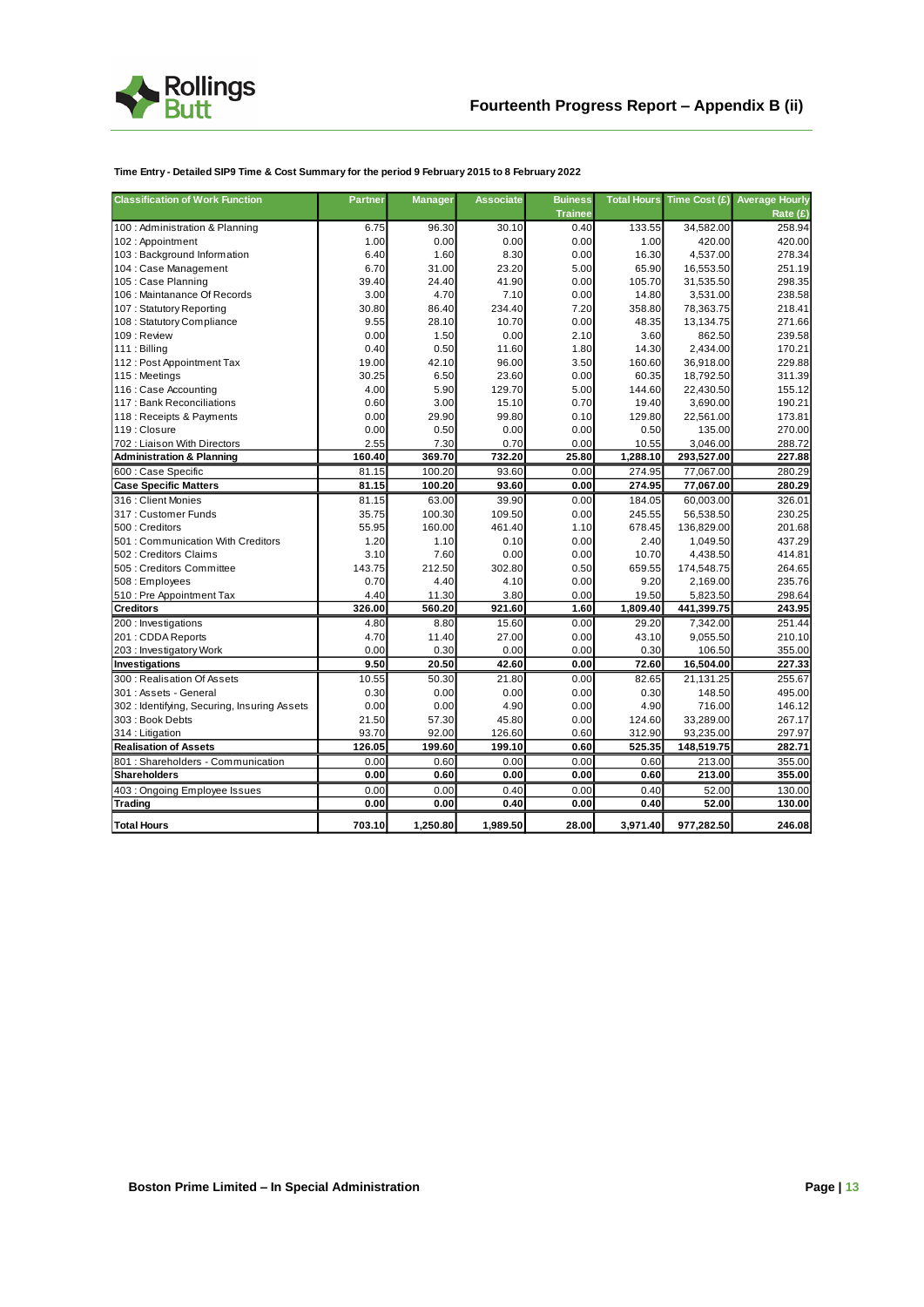

## **Additional Information in Relation to Special Administrators' Fees Pursuant to Statement of Insolvency Practice 9**

### **1 Policy**

Detailed below is Rollings Butt LLP's policy in relation to:

- staff allocation and the use of sub-contractors;
- professional advisers; and
- disbursements

#### *1.1 Staff Allocation and the use of Sub-contractors*

The general approach to resourcing our assignments is to allocate staff with the skills and experience to meet the specific requirements of the case.

The constitution of the case team will usually consist of a Partner, a Manager, and an Associate. The exact constitution of the case team will depend on the anticipated size and complexity of the assignment and the experience requirements of the assignment. The charge out rate schedule in section 2 below provides details of all grades of staff and their experience level.

We are not proposing to utilise the services of any sub-contractors in this case.

#### *1.2 Professional Advisers*

On this assignment, we have used the professional advisers listed below. We have also indicated alongside, the basis of our fee arrangement with them, which is subject to review on a regular basis.

| <b>Name of Professional Adviser</b>                | <b>Basis of Fee Arrangement</b>                       |
|----------------------------------------------------|-------------------------------------------------------|
| CMS Cameron Mckenna Nabarro Olswang (legal advice) | Hourly rate and disbursements                         |
| Camilleri Preziosi (legal advice)                  | Hourly rate and disbursements                         |
| Anderson Mori & Tomotsune (legal advice)           | Hourly rate and disbursements (up to a capped<br>fee) |
| Smith & Williamson                                 | Agreed rate                                           |

Our choice was based on our perception of their experience and ability to perform this type of work, the complexity and nature of the assignment and the basis of our fee arrangement with them.

#### *1.3 Disbursements*

Category 1 disbursements do not require approval by creditors. The type of disbursements that may be charged as a Category 1 disbursement to a case generally comprise of external supplies of incidental services specifically identifiable to the case, such as postage, case advertising, invoiced travel and accommodation, external printing, room hire and document storage. Also chargeable will be any properly reimbursed expenses incurred by personnel in connection with the case.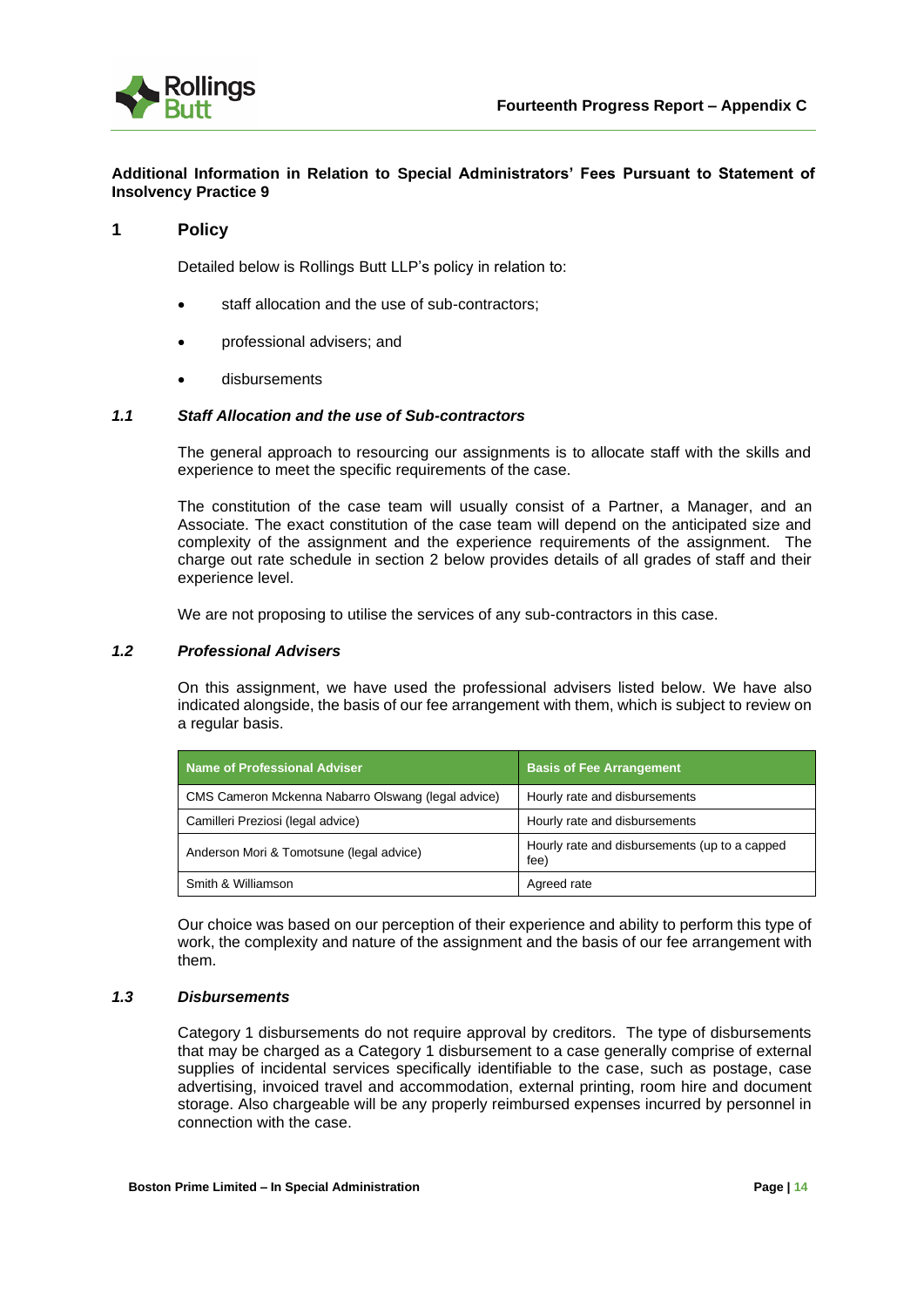

Category 2 disbursements do require approval from creditors. These are costs which are directly referable to the appointment in question but are not payments which are made to an independent third party and may include shared or allocated costs that can be allocated to the appointment on a proper and reasonable basis such as internal room hire, document storage or business mileage.

On this case, no Category 1 or Category 2 disbursements have been incurred during the period 9 February 2021 to 8 August 2021.

## **2 Charge-out Rates**

A schedule of Rollings Butt LLP's charge-out rates for this assignment effective for this period is detailed below. For information on charge-out rates for the whole Special Administration, please refer to previous progress reports.

| Grade                    | Rate (£ per hour)<br>1 April 2020 - 31 March 2021 | Rate (£ per hour)<br>From 1 April 2021 |
|--------------------------|---------------------------------------------------|----------------------------------------|
| Partner                  | 575                                               | 595                                    |
| <b>Director</b>          | 460                                               | 480                                    |
| Senior Manager           | 400                                               | 425                                    |
| Manager                  | 295-355                                           | 320-375                                |
| Associate (incl Cashier) | 175-260                                           | 205-280                                |
| <b>Business Trainee</b>  | 135-165                                           | 145-180                                |

Please note that the analysis of time in Appendix B includes the value of time incurred by staff graded as Director, Senior Manager, and Assistant Manager in the "Manager" column. This firm records its time in minimum units of 6 minutes.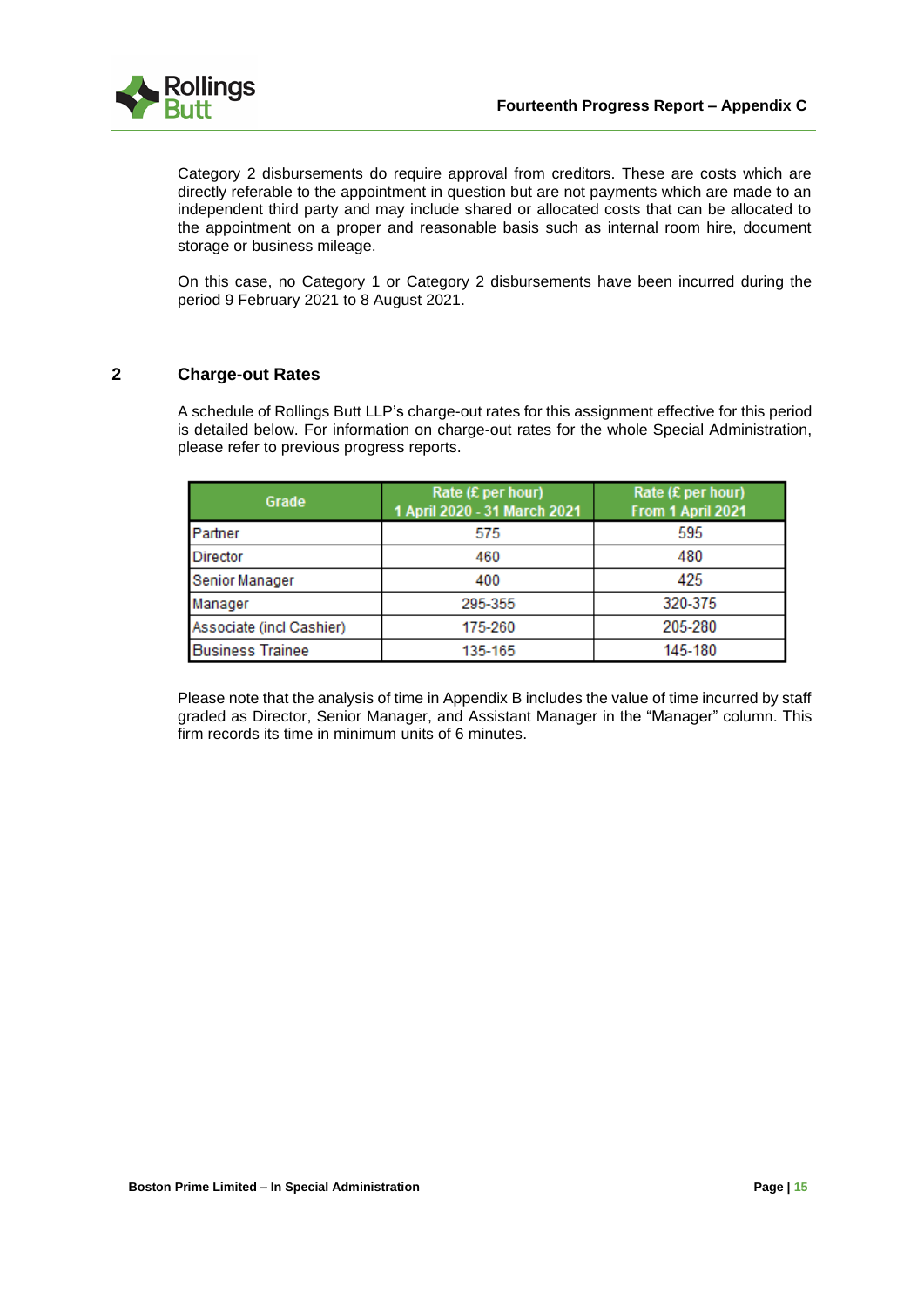

## **NARRATIVE GUIDE TO ACTIVITIES UNDERTAKEN BY THE SPECIAL ADMINISTRATORS**

#### **From 9 February 2015 to 8 February 2022**

| <b>Analysis</b><br>Code | <b>Description</b>                 | <b>Narrative</b>                                                                                                                                                                                                                                                                                                                                                                                                                                                                                           |
|-------------------------|------------------------------------|------------------------------------------------------------------------------------------------------------------------------------------------------------------------------------------------------------------------------------------------------------------------------------------------------------------------------------------------------------------------------------------------------------------------------------------------------------------------------------------------------------|
|                         |                                    |                                                                                                                                                                                                                                                                                                                                                                                                                                                                                                            |
|                         | <b>Administration and planning</b> |                                                                                                                                                                                                                                                                                                                                                                                                                                                                                                            |
| 100                     | Administration & Planning          | • Complying with internal case management procedures; filing, status checklists, IPS (internal case<br>management system) administration, recording and analysing time incurred by the Special Administrators<br>and their staff, maintaining/completing IP records<br>• Preparation for internal and external meetings, including document production and review                                                                                                                                          |
| 102                     | Appointment                        | • Attending Court hearing                                                                                                                                                                                                                                                                                                                                                                                                                                                                                  |
| 103                     | Background Information             | • Retrieval of accounts and filings from Companies House and 3rd party Credit Search engines.<br>• Requesting, printing, reviewing information provided by Director and 3rd parties.<br>• Collating information relating to the Company prior to appointment, including details of assets, information<br>relating to licence agreements, relevant online material.                                                                                                                                        |
| 104                     | Case Management                    | • Associate, Manager and Partner Reviews of Files                                                                                                                                                                                                                                                                                                                                                                                                                                                          |
| 105                     | Case Planning                      | . Initial formulation and ongoing documentation of strategy to achieve special administration objectives<br>• Consultation and ongoing correspondence with regulatory bodies (FCA and FSCS) to ensure strategy is<br>appropriate<br>• Ongoing consultation with legal advisors to ensure process and strategy are appropriate<br>. Internal staff briefings and discussions relating to the progress of the case<br>• Review of case workstreams to ensure appropriate staff assigned to appropriate tasks |
|                         |                                    | • Planning of future tasks necessary to achieve special administration objectives                                                                                                                                                                                                                                                                                                                                                                                                                          |
| 106                     | Maintenance of Records             | • Maintaining and amending IPS records                                                                                                                                                                                                                                                                                                                                                                                                                                                                     |
| 107                     | <b>Statutory Reporting</b>         | • Drafting and amending the initial proposals<br>• Preparation and maintenance of receipts and payments accounts<br>• Drafting and preparing 6 monthly progress reports                                                                                                                                                                                                                                                                                                                                    |
| <b>Analysis</b><br>Code | <b>Description</b>                 | <b>Narrative</b>                                                                                                                                                                                                                                                                                                                                                                                                                                                                                           |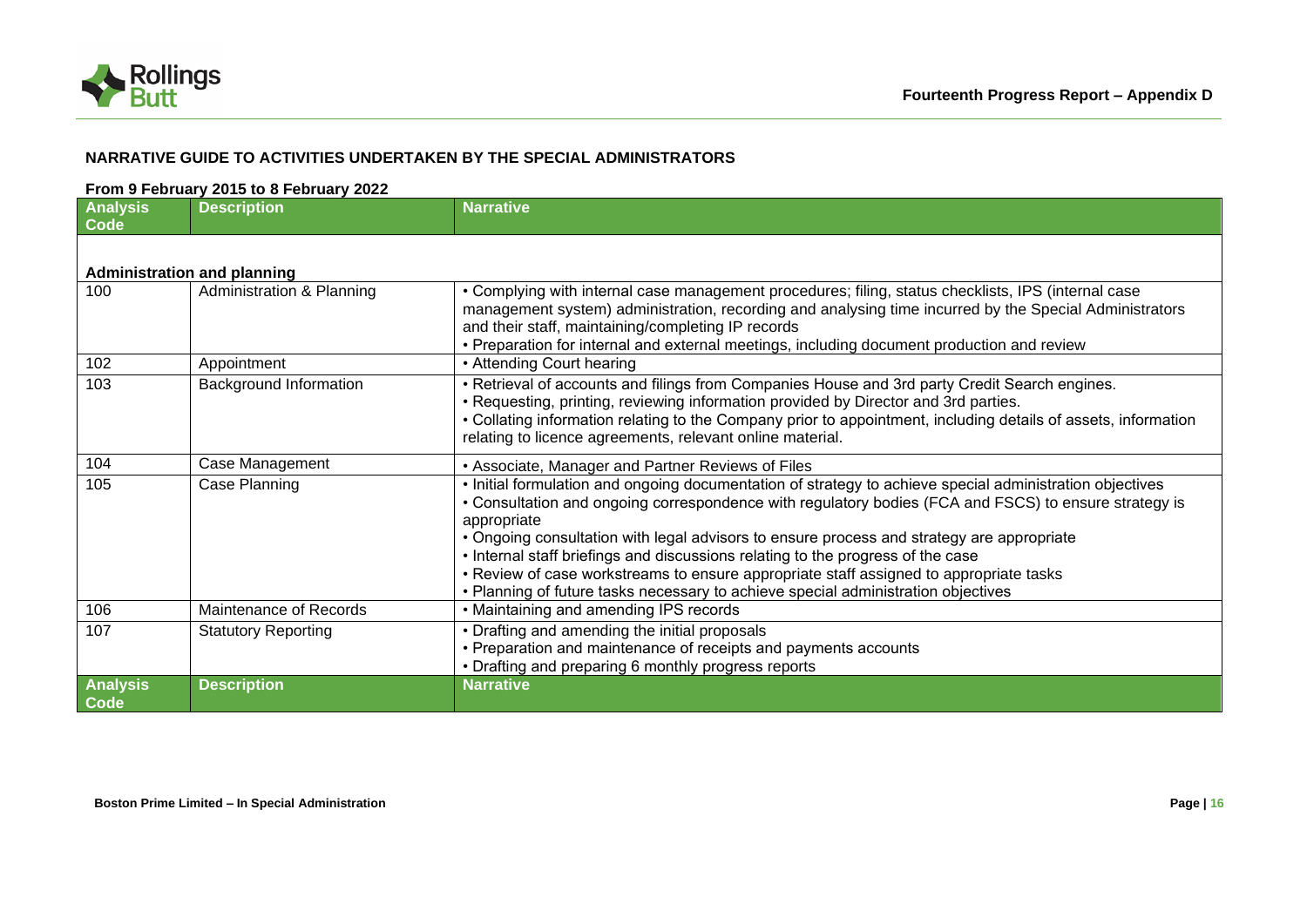

| 108 | <b>Statutory Compliance</b> | • Gathering of initial information to enable statutory filing and reporting to be completed, including creditor<br>details, management accounts for Statement of affairs, details of assets/cash at bank<br>. Initial notifications to the Registrar of Companies, Creditors, Shareholders, Directors, Court, FCA and FSCS<br>• Advertisements in London Gazette and additional press as necessary<br>• Review of Statement of Affairs and filing with the Registrar of Companies<br>. Initial statutory bonding and regular checks for adequacy<br>. Ensuring compliance with all relevant regulation and legislation within statutory periods including adherence<br>to The Investment Bank Special Administration Regulations 2011 and (England & Wales) Rules 2011. |
|-----|-----------------------------|-------------------------------------------------------------------------------------------------------------------------------------------------------------------------------------------------------------------------------------------------------------------------------------------------------------------------------------------------------------------------------------------------------------------------------------------------------------------------------------------------------------------------------------------------------------------------------------------------------------------------------------------------------------------------------------------------------------------------------------------------------------------------|
| 111 | <b>Billing</b>              | • Analysis of Work in Progress<br>• Raising Rollings Butt LLP Invoices as and when approved by the creditors' committee                                                                                                                                                                                                                                                                                                                                                                                                                                                                                                                                                                                                                                                 |
| 112 | Post Appointment Tax        | . Initial information gathering relating to the Company's tax position<br>• Correspondence relating to post-appointment VAT, PAYE and Corporation Tax<br>. Initial notification and subsequent communications to/from HM Revenue & Customs<br>• Submission of relevant returns and ensuring all post-appointment liabilities are accounted for                                                                                                                                                                                                                                                                                                                                                                                                                          |
| 115 | Meetings                    | • Preparation of documents for initial creditors' meeting, agendas                                                                                                                                                                                                                                                                                                                                                                                                                                                                                                                                                                                                                                                                                                      |
| 116 | Case Accounting             | . Initial set-up and ongoing administration of special administration bank accounts<br>• Processing of receipts and payments<br>• Maintenance of IPS cash book<br>• Correspondence with banks in respect of holding funds in specific currencies<br>• Correspondence with banks in order to place funds into interest bearing accounts                                                                                                                                                                                                                                                                                                                                                                                                                                  |
| 117 | <b>Bank Reconciliations</b> | • Reconciling IPS and bank accounts                                                                                                                                                                                                                                                                                                                                                                                                                                                                                                                                                                                                                                                                                                                                     |
| 118 | Receipts & Payments         | • Preparing and processing R&P accounts for creditors' committee and progress reports.                                                                                                                                                                                                                                                                                                                                                                                                                                                                                                                                                                                                                                                                                  |
| 119 | Closure                     | • Discussing the sending of a resolution to the creditors' committee                                                                                                                                                                                                                                                                                                                                                                                                                                                                                                                                                                                                                                                                                                    |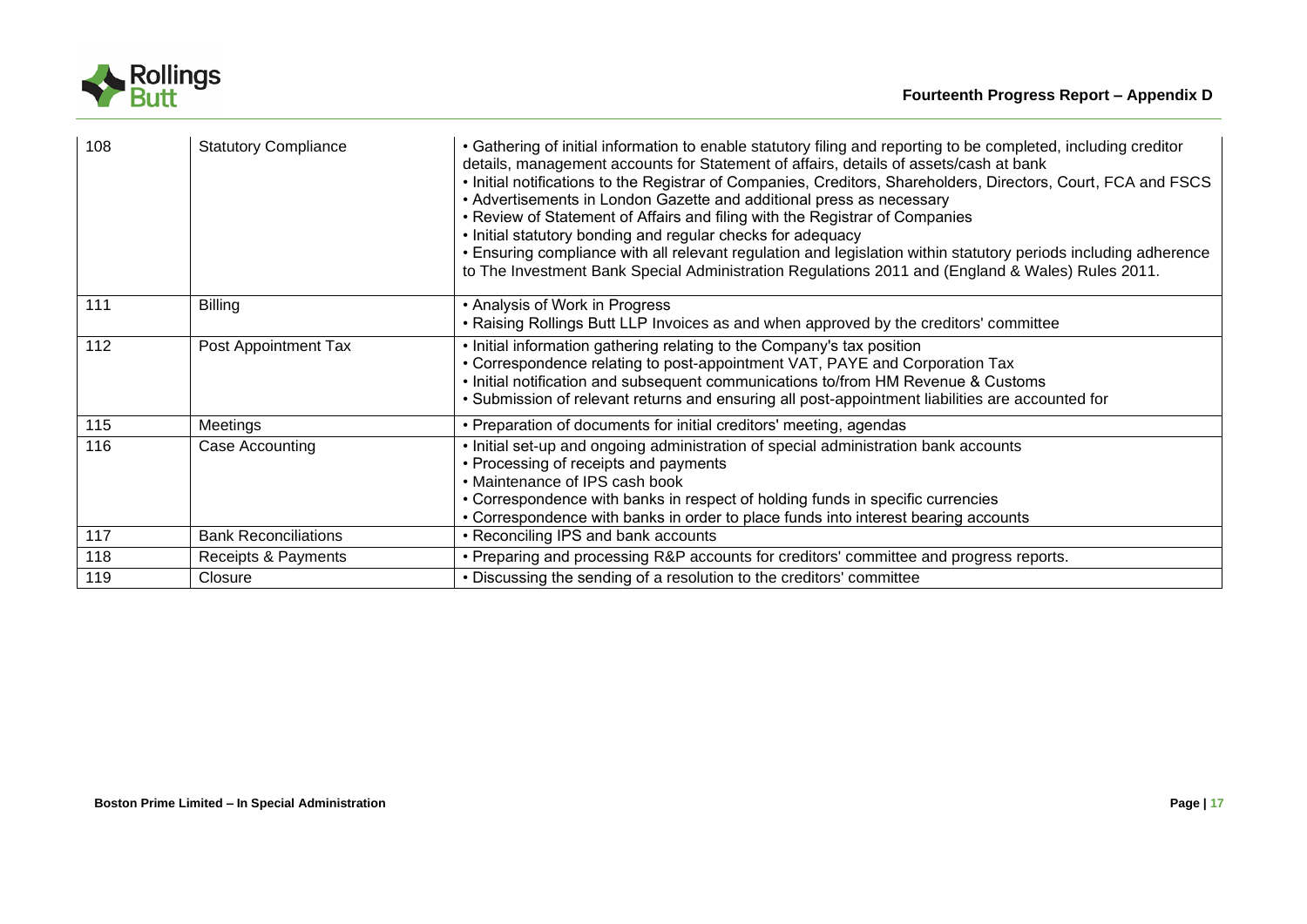

| <b>Analysis</b><br>Code | <b>Description</b>            | <b>Narrative</b>                                                                                                                                                                                                                                                                                                                                                                                                                                                                                                                                                                                                                                                                                                                                                                                                                                                          |
|-------------------------|-------------------------------|---------------------------------------------------------------------------------------------------------------------------------------------------------------------------------------------------------------------------------------------------------------------------------------------------------------------------------------------------------------------------------------------------------------------------------------------------------------------------------------------------------------------------------------------------------------------------------------------------------------------------------------------------------------------------------------------------------------------------------------------------------------------------------------------------------------------------------------------------------------------------|
| 702                     | <b>Liaison With Directors</b> | • Email/telephone correspondence with the Director relating to the Company<br>• Information requests from the Director relating to the Company and/or third parties.<br>• Email/telephone correspondence in respect of payments made to other group entities and third parties,<br>including details of both cash movements and liquidity provider movements                                                                                                                                                                                                                                                                                                                                                                                                                                                                                                              |
| <b>Case Specific</b>    |                               |                                                                                                                                                                                                                                                                                                                                                                                                                                                                                                                                                                                                                                                                                                                                                                                                                                                                           |
| 600                     | Case Specific                 | • Correspondence/Emails/Phone calls regarding retrieval of data from Forexware<br>• Collating information received from Forexware<br>• Legal correspondence regarding retrieval of data from Forexware<br>• Correspondence with legal advisors of BT Prime<br>• Correspondence regarding consideration of need to seek recognition of Special Administration in other<br>jurisdictions.<br>• Review of licencing agreements with Forexware<br>. Investigations and discussions regarding trading data platform, feasibility of data retrieval, and general<br>access to "back office" systems<br>• Correspondence with liquidity providers regarding licenses and data retrieval<br>• Correspondence with the FCA regarding the cancellation of part 4a permissions<br>• Correspondence with the FSCS in relation to requests for information regarding creditors' claims |
| <b>Creditors</b>        |                               |                                                                                                                                                                                                                                                                                                                                                                                                                                                                                                                                                                                                                                                                                                                                                                                                                                                                           |
| 316                     | <b>Client Monies</b>          | • Correspondence relating to monies covered by FCA CASS rules as detailed in customer terms and<br>conditions<br>• Reconciling segregated client balances with Company records<br>. Establishing the status of monies held by the Company in accordance with FCA CASS rules.<br>. Discussions with Counsel and CMS McKenna in respect of client monies and pooled funds as per FCA<br>CASS rules.                                                                                                                                                                                                                                                                                                                                                                                                                                                                         |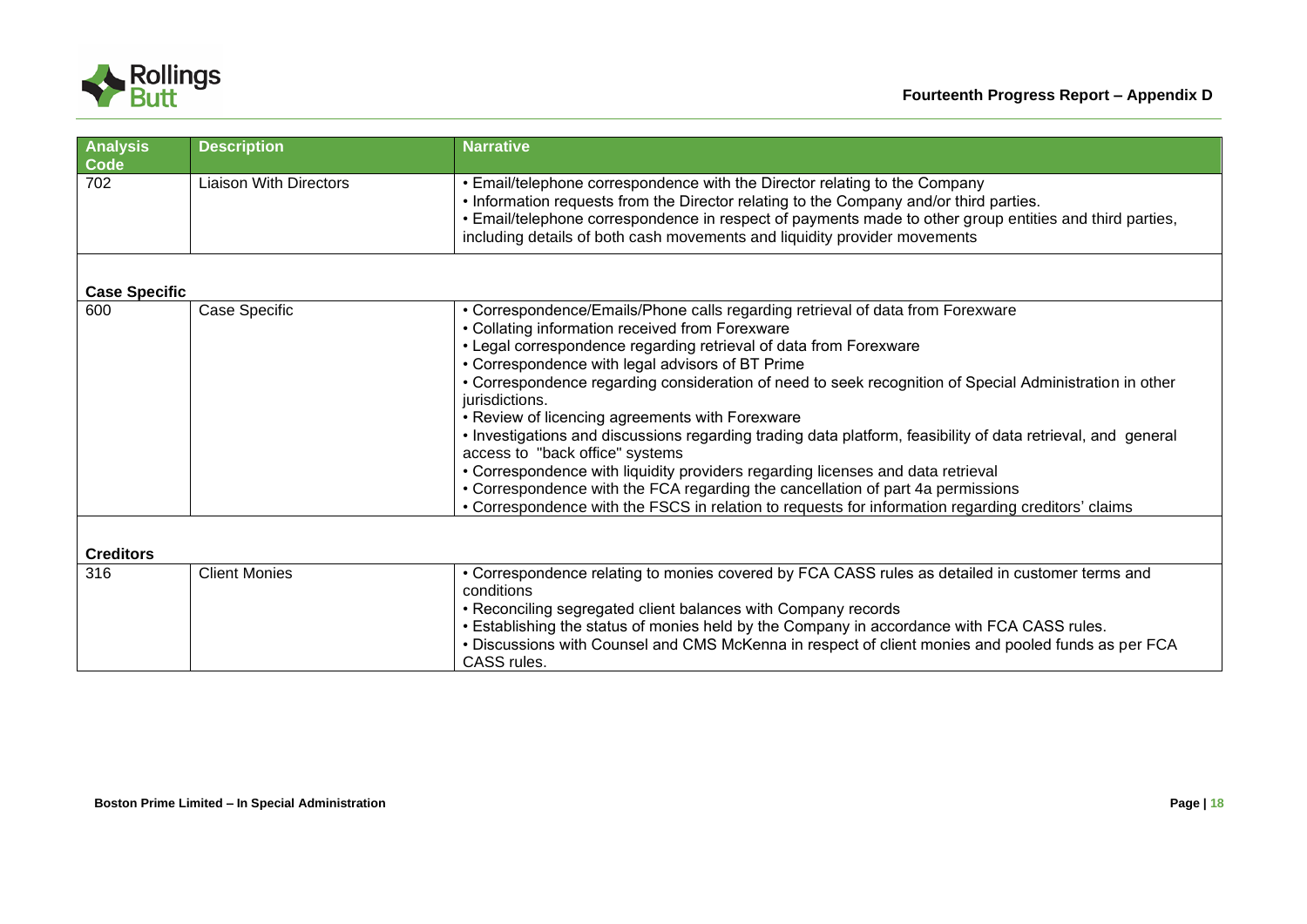

| <b>Analysis</b><br>Code | <b>Description</b>         | <b>Narrative</b>                                                                                                                                                                                                                                                                                                                                                                                                                                                                                                                                                                                                                                                                                          |
|-------------------------|----------------------------|-----------------------------------------------------------------------------------------------------------------------------------------------------------------------------------------------------------------------------------------------------------------------------------------------------------------------------------------------------------------------------------------------------------------------------------------------------------------------------------------------------------------------------------------------------------------------------------------------------------------------------------------------------------------------------------------------------------|
| 317                     | <b>Customer Funds</b>      | • Collation and review of information on client positions<br>• Review of close out positions<br>• Review of claims information provided by customers<br>• Review of customer terms and conditions                                                                                                                                                                                                                                                                                                                                                                                                                                                                                                         |
| 500                     | Creditors                  | • Initial notifications to Creditors<br>• Creation of web portal to provide general creditor information<br>• Creation of documentation to be uploaded to web portal<br>. Investigation work to establish accurate creditor postal and email addresses<br>• Responses to general creditor queries to boston.prime@rollingsbutt.com<br>• Administration of web portal and boston.prime@rollingsbutt.com<br>• Preparation of documentation and venue for initial creditors' meeting<br>• Collating information from clients and creditors in anticipation of adjudicating claims and future distributions<br>• Processing and recording client and creditor claims in accordance with internal requirements |
| 505                     | <b>Creditors Committee</b> | • Correspondence with creditors' committee<br>• Attendance at creditors' committee meetings<br>• Preparation of documentation for Committee meetings                                                                                                                                                                                                                                                                                                                                                                                                                                                                                                                                                      |
| 508                     | Employees                  | • Correspondence with former employees of the Company<br>• Answering queries regarding the status of the Company and their employment<br>• Managing employee claims in relation to potential arrears of pay, redundancy, holiday pay, PILON etc                                                                                                                                                                                                                                                                                                                                                                                                                                                           |
| 510                     | Pre-Appointment Tax        | • Liaising with pre-appointment accountants to establish tax position of Company<br>• Reconciliation of pre-appointment HMRC claims<br>• Gathering information from HMRC relating to outstanding balances due for pre-appointment tax periods<br>• Filing any returns due for pre-appointment period                                                                                                                                                                                                                                                                                                                                                                                                      |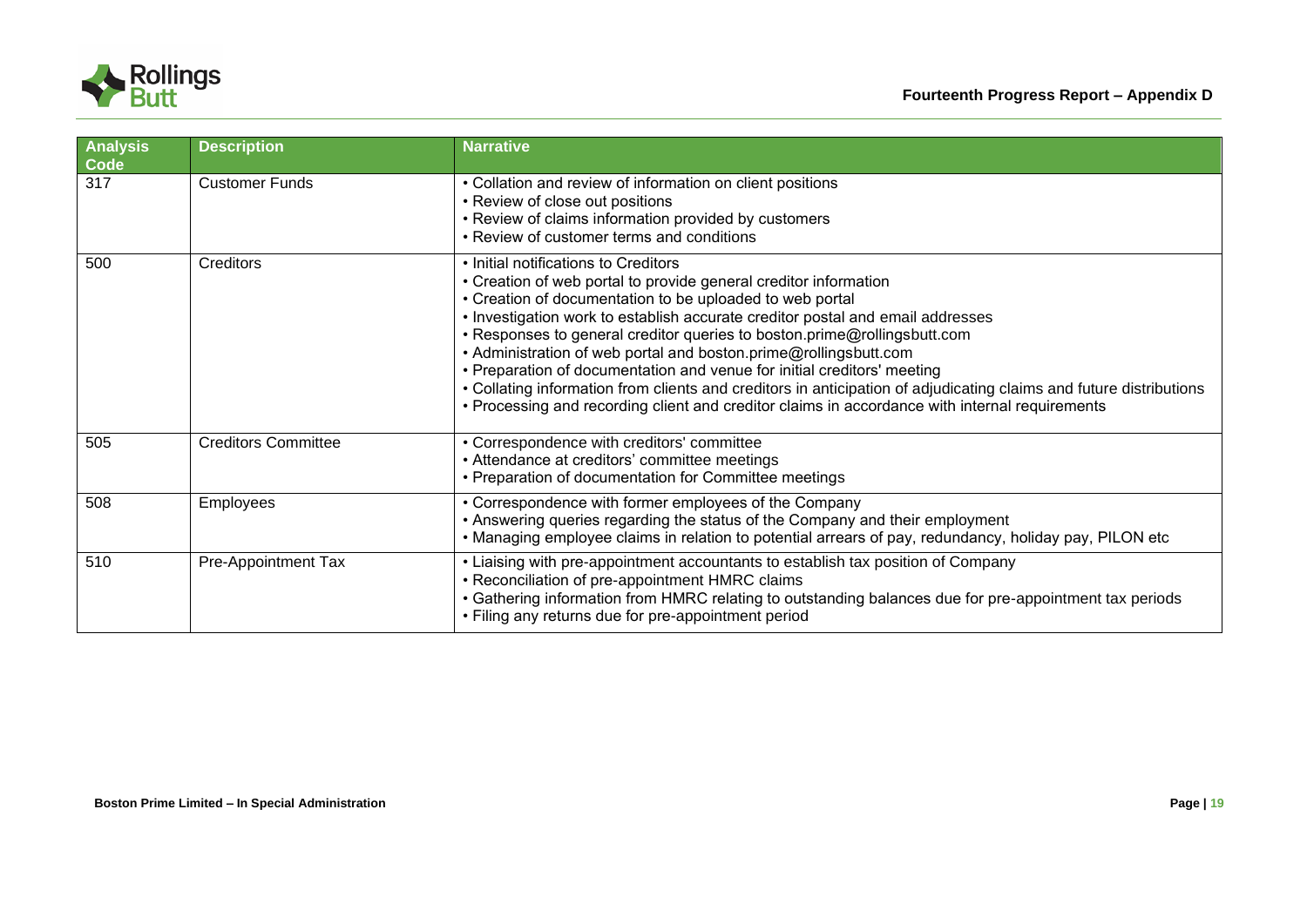

| <b>Analysis</b><br><b>Code</b> | <b>Description</b>                        | <b>Narrative</b>                                                                                                                                                                                                                                                                                                                                                                                                                                                     |
|--------------------------------|-------------------------------------------|----------------------------------------------------------------------------------------------------------------------------------------------------------------------------------------------------------------------------------------------------------------------------------------------------------------------------------------------------------------------------------------------------------------------------------------------------------------------|
| Investigations                 |                                           |                                                                                                                                                                                                                                                                                                                                                                                                                                                                      |
| 200                            | <b>Investigations</b>                     | • Correspondence with director and former directors regarding obligations to file CDDA report<br>• Review of information provided by Director and former directors<br>• Investigatory work required for the completion of CDDA reports                                                                                                                                                                                                                               |
| 201                            | <b>CDDA Reports</b>                       | • Drafting and filing of CDDA report                                                                                                                                                                                                                                                                                                                                                                                                                                 |
| <b>Realisation of Assets</b>   |                                           |                                                                                                                                                                                                                                                                                                                                                                                                                                                                      |
| 300                            | <b>Realisation Of Assets</b>              | . Initial correspondence notifying banks of special administration and requirement to freeze all funds<br>• Correspondence with banks to retrieve funds held by the Company<br>• Reconciling funds received to funds believed to be held<br>• Legal correspondence to retrieve funds from Japanese bank<br>• Submitting and reviewing claim in class action against one of the Company's former liquidity providers                                                  |
| 302                            | Identifying, Securing, Insuring<br>Assets | • Initial notification to insurers to provide open cover<br>• Review of Company's previous insurance provisions<br>• Ongoing correspondence with insurers regarding potential insurance for Company assets                                                                                                                                                                                                                                                           |
| 303                            | <b>Book Debts</b>                         | • Initial notification to debtors of the special administration<br>• Investigation into nature of relationship with Company<br>• Reconciling Company records with debtor records<br>• Legal correspondence regarding debtors<br>• Correspondence relating to retrieval of balances due from debtors<br>• Reconciliation of received funds with Company records<br>• Consultation with legal advisers in respect of potential future litigation against third parties |
| 314                            | Litigation                                | • Correspondence with CMS Cameron McKenna Nabarro Olswang LLP and Camilleri Preziosi in respect of<br>litigation against third parties<br>• Preparing and reviewing documents for court application and court hearings<br>. Attending court hearings in Malta                                                                                                                                                                                                        |
| <b>Analysis</b><br>Code        | <b>Description</b>                        | <b>Narrative</b>                                                                                                                                                                                                                                                                                                                                                                                                                                                     |